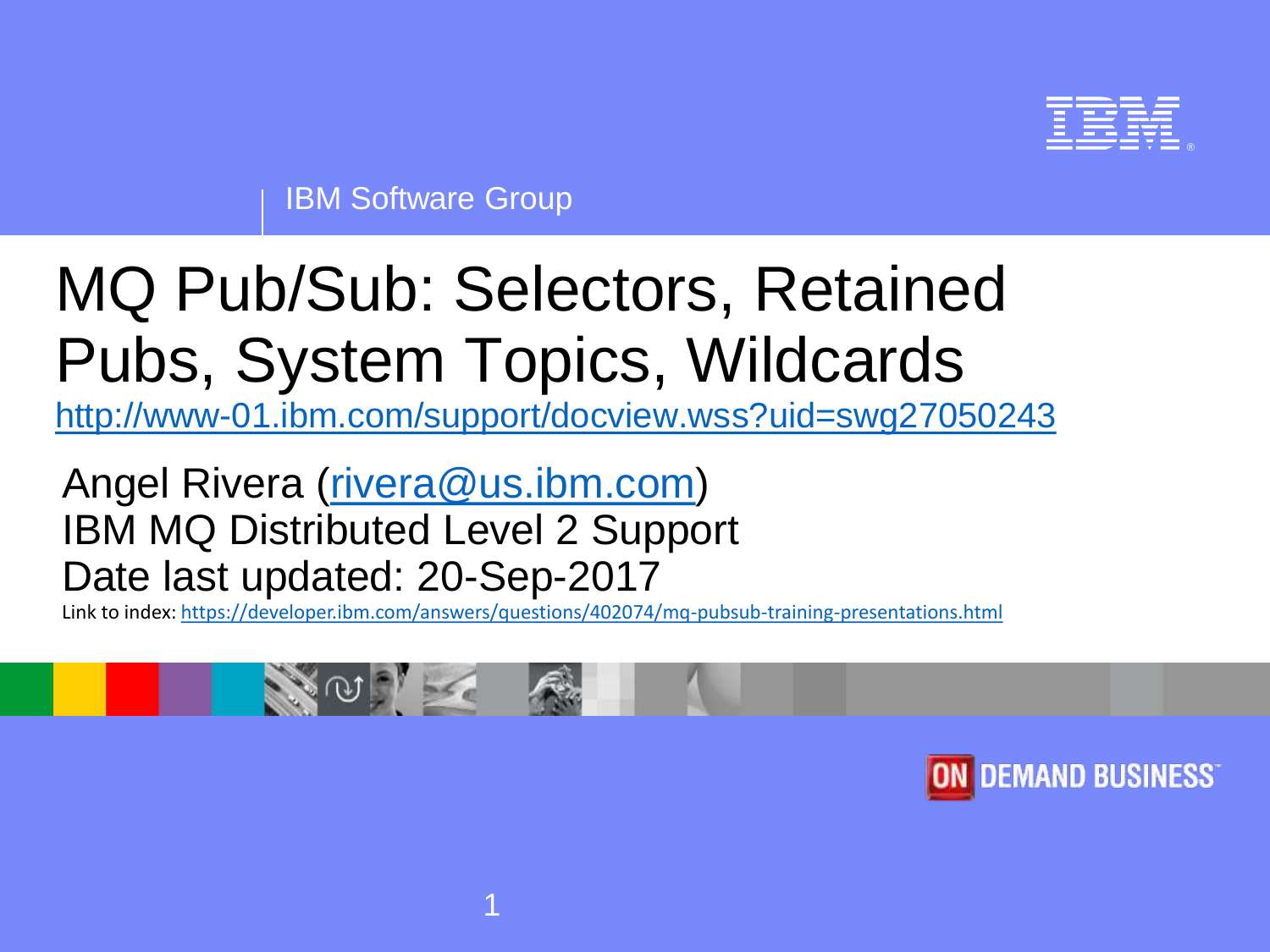

### Related presentations

This presentation is one of a series. For the complete list, please see:

[https://developer.ibm.com/answers/questions/40207](https://developer.ibm.com/answers/questions/402074/mq-pubsub-training-presentations.html) 4/mq-pubsub-training-presentations.html MQ Pub/Sub: training presentations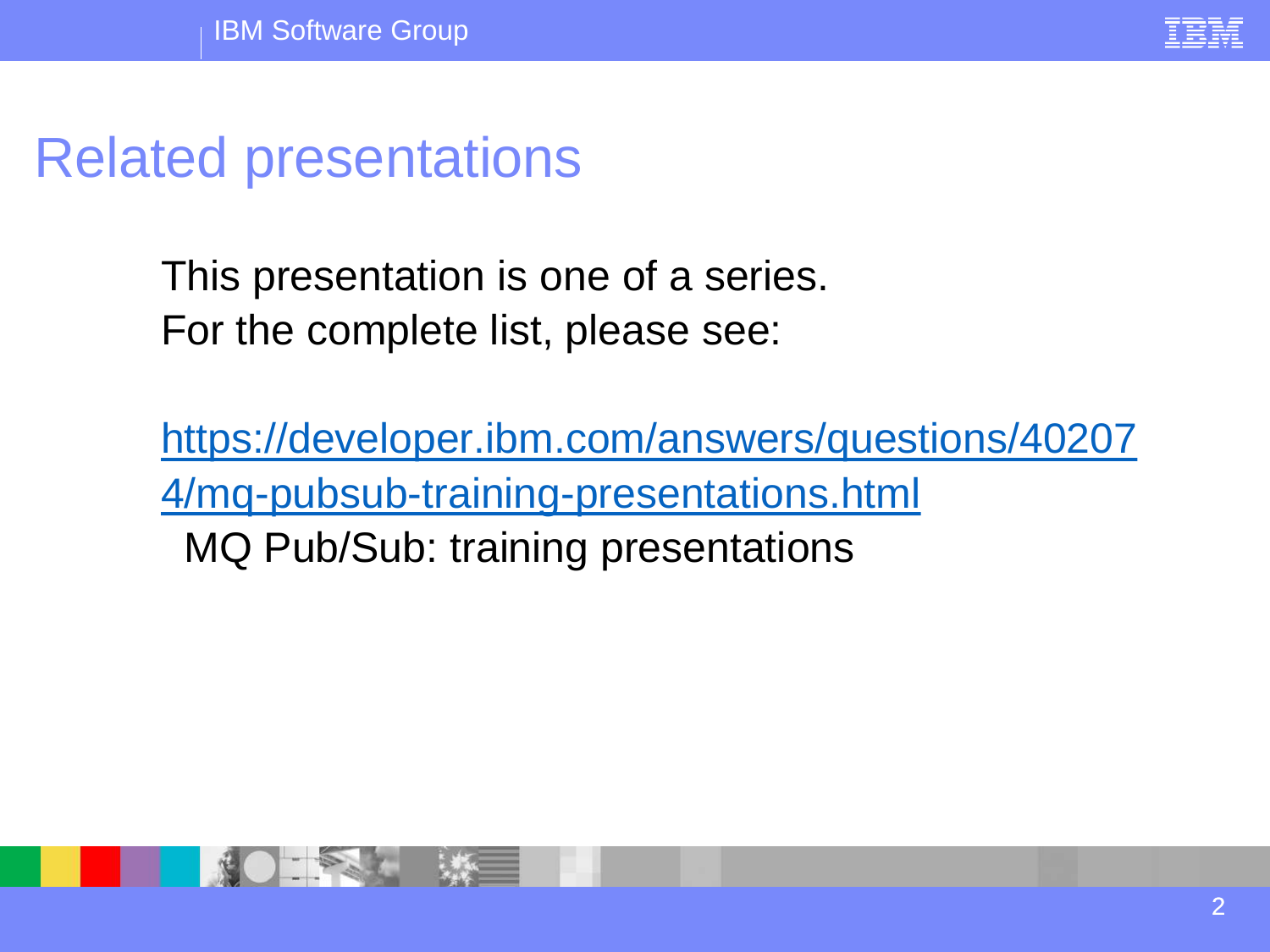

# Related zip file

This techdoc has 1 zip file with files that are discussed in this presentation:

QMPS-trace-pub-sub-selectors.zip

The included files are: SampleJMSMsgProperty.class SampleJMSMsgProperty.java SimpleRetainedPub.class SimpleRetainedPub.java SYSTEM.RETAINED.PUB.QUEUE.contents.txt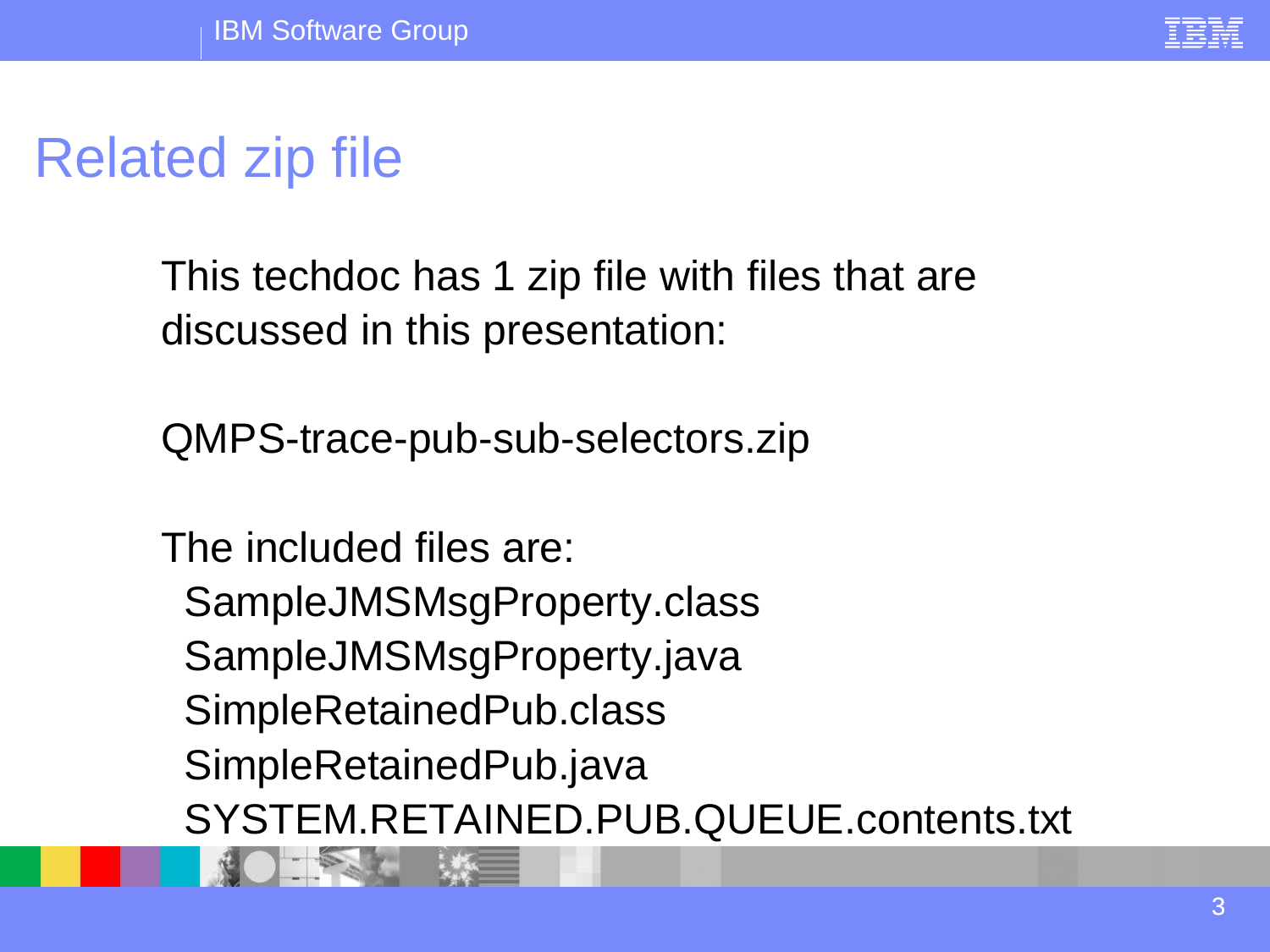

# Agenda

- **•Selectors Retained messages ·System Topics**
- Wildcards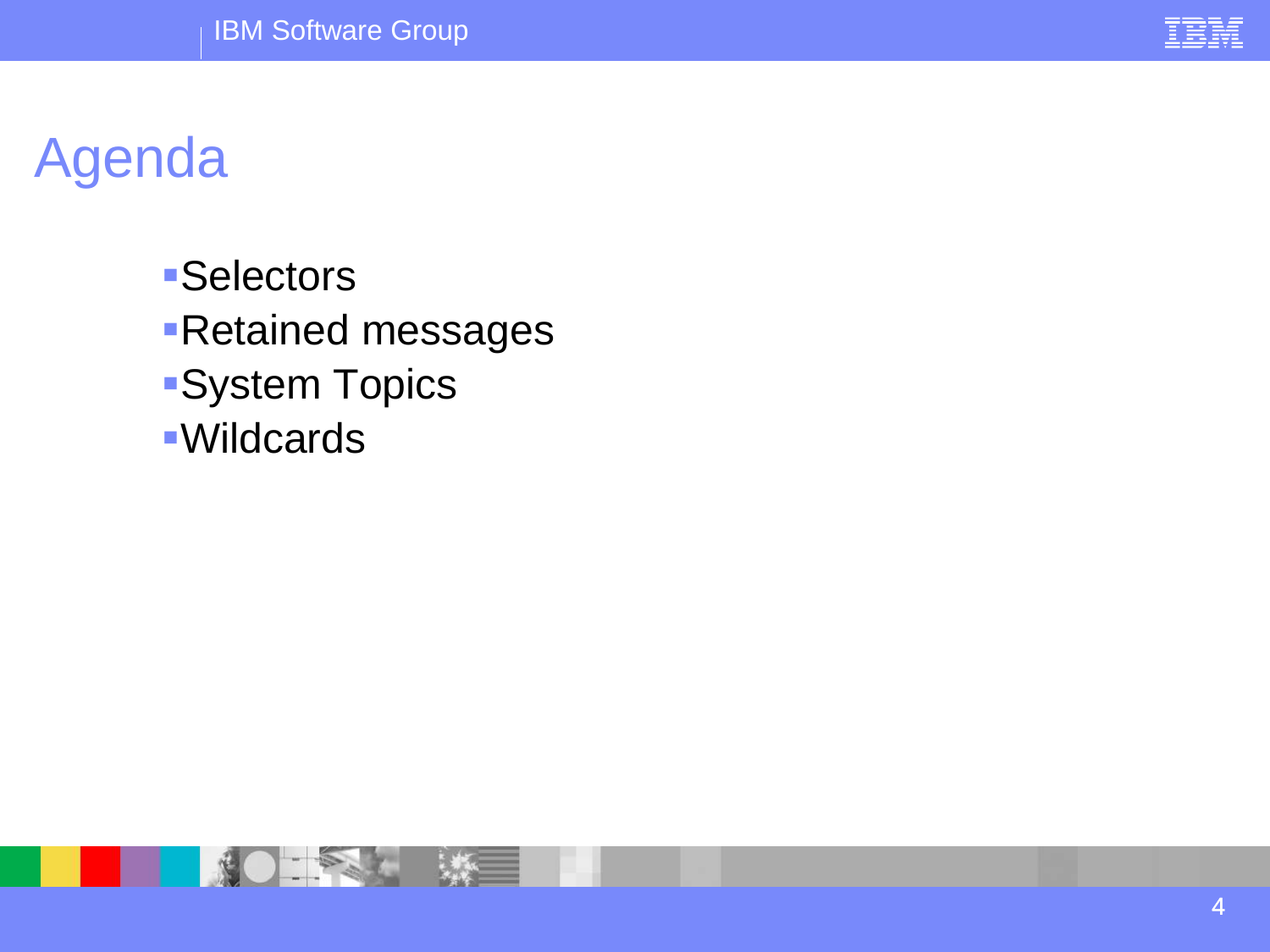

### Subscribers with Selectors

Sometimes a Topic is very busy with many published messages.

Some customers would like to filter down the messages received by a subscriber, by using a **SELECTOR (which uses a message property).**

The publisher may add a particular value for a message property.

The subscriber will get a message only if the specified Selector matches the value of the message property in the published message.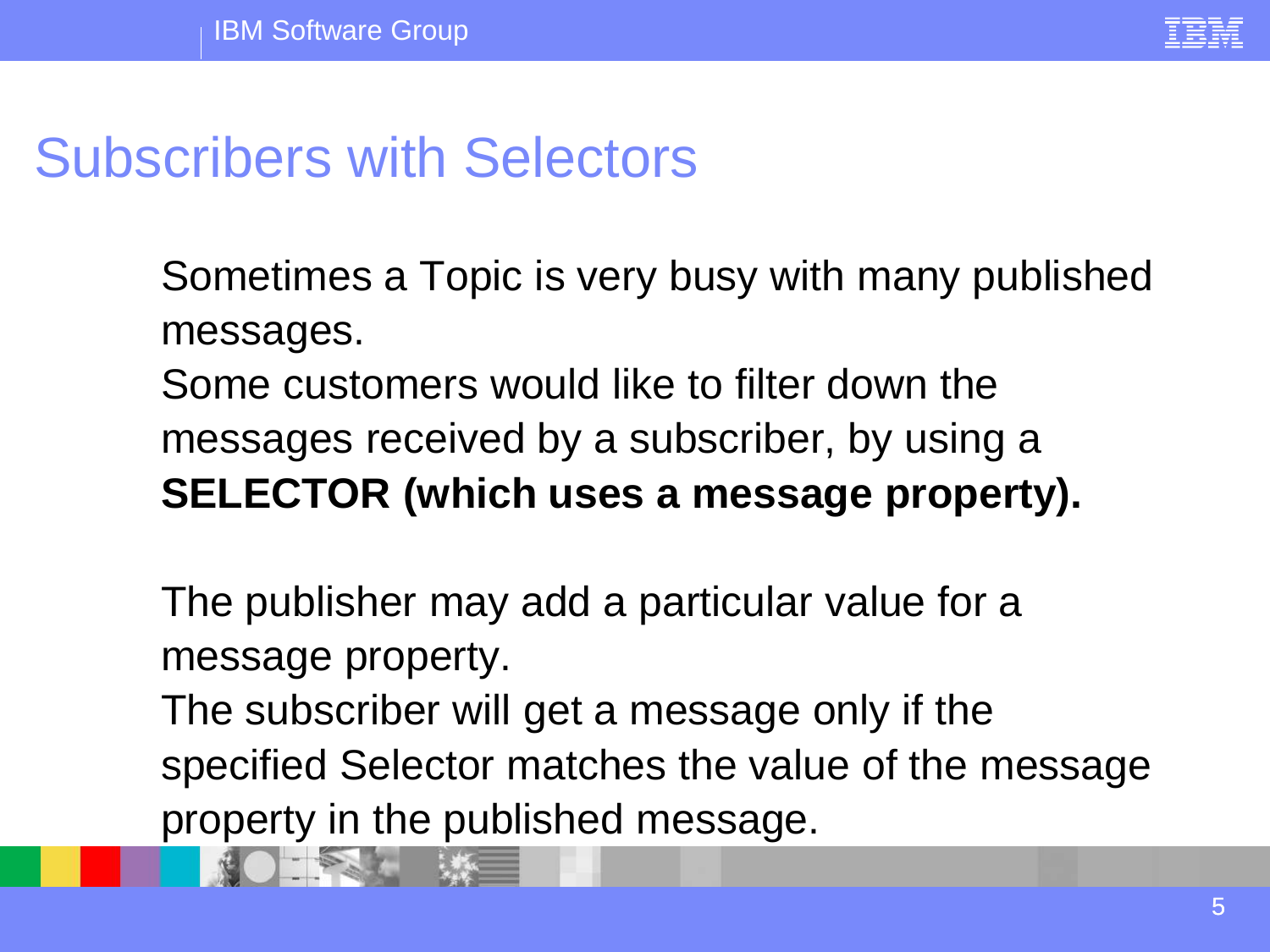

# Subscribers with Selectors

For example, lets define 3 durable subscribers for the same topic string "sales", with provided queues.

- 1) For all published messages, regardless of the value for the message property: color Sub: SALES Provided Q: QSALES
- 2) Only when the message property: **color='red'** Sub: **SALES.RED** Provided Q: QSALES.RED
- 3) Only when the message property: **color='blue'** Sub: SALES.BLUE Provided Q: QSALES.BLUE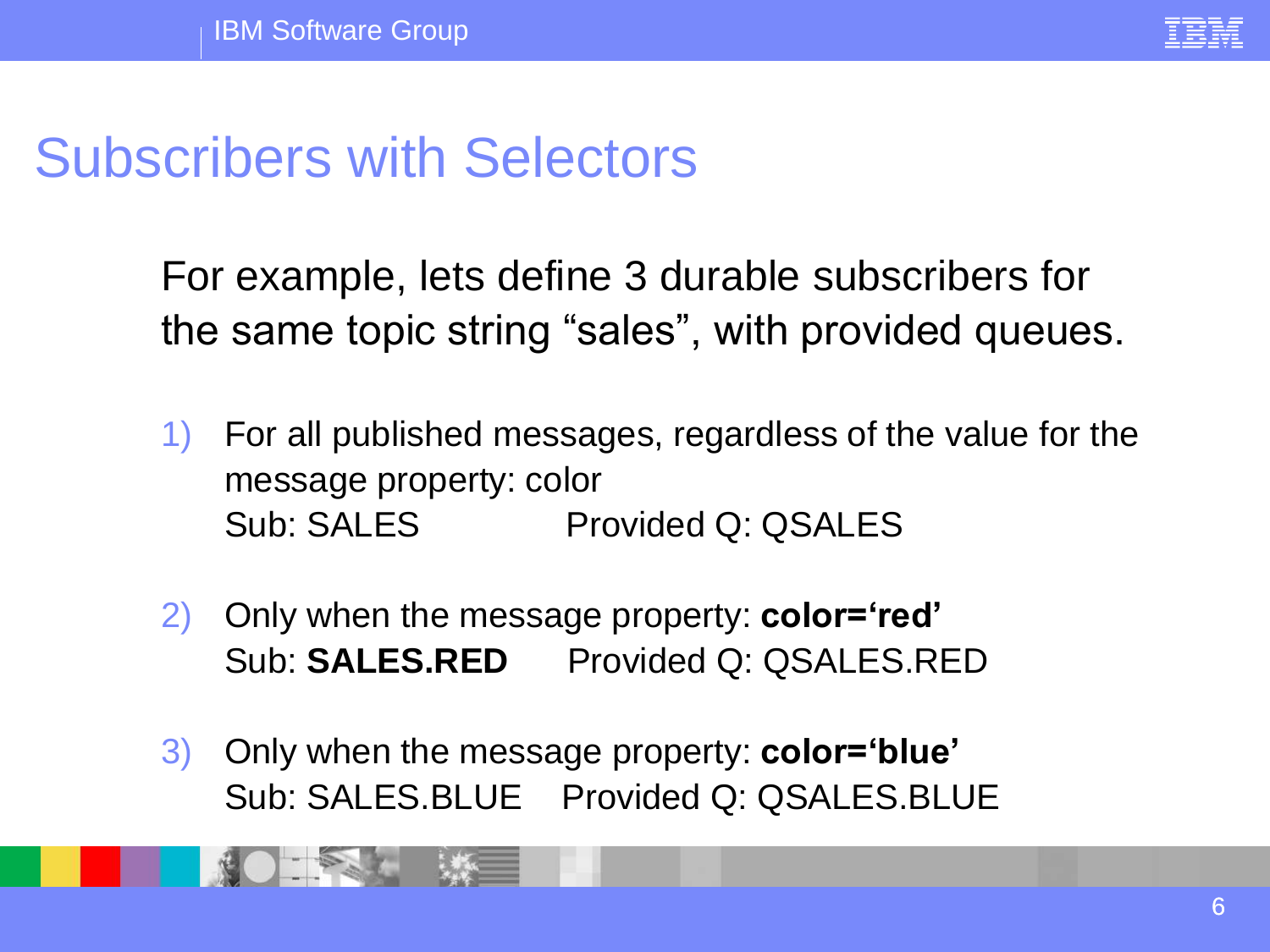# MQ Explorer, define Sub with Selector

When using MQ Explorer it is straight forward to define a durable subscriber with a selector. For SALES.RED: There is NO need to include extra quotes for the selector.

color='red'

| ĸ                               | <b>OBIECIUI</b>      |          |          |   |  |
|---------------------------------|----------------------|----------|----------|---|--|
| Topic string:<br>sales          |                      |          |          |   |  |
| Wildcard usage:                 | Topic level wildcard |          |          |   |  |
| Scope:                          | All                  |          |          |   |  |
| Destination                     |                      |          |          |   |  |
| Destination class:              | Provided             |          |          |   |  |
| <u>Destination queue manage</u> |                      |          |          |   |  |
| Destination name:               | QSALES.RED<br>*      |          |          |   |  |
| Correlation identifier:         | 00000<br>00010       | 00 00 00 | 00 00 00 |   |  |
|                                 |                      | ∢        |          |   |  |
|                                 |                      |          |          |   |  |
| Properties:                     | Message properties   |          |          |   |  |
| User data:                      |                      |          |          |   |  |
| Selector:                       | color='red'          |          |          | 7 |  |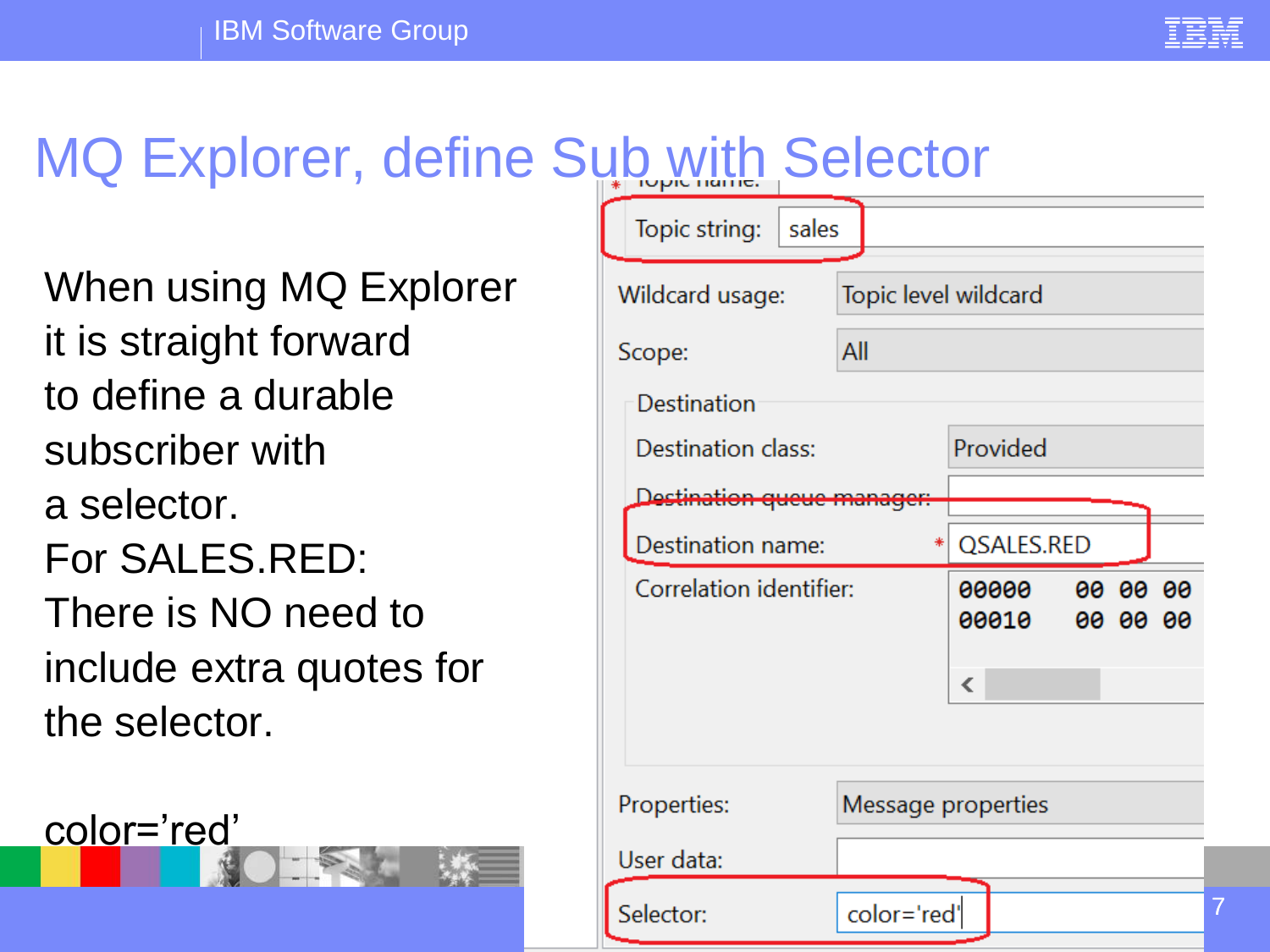

+++ CAVEAT when using runmqsc and the SELECTOR attribute!!!

During the DEFINE statement, it is CRITICAL to ensure that the whole string for the selector, which specifies the name-value pair, has a leading single quote and a trailing single quote:

```
SELECTOR('name=value')
         \star \star
```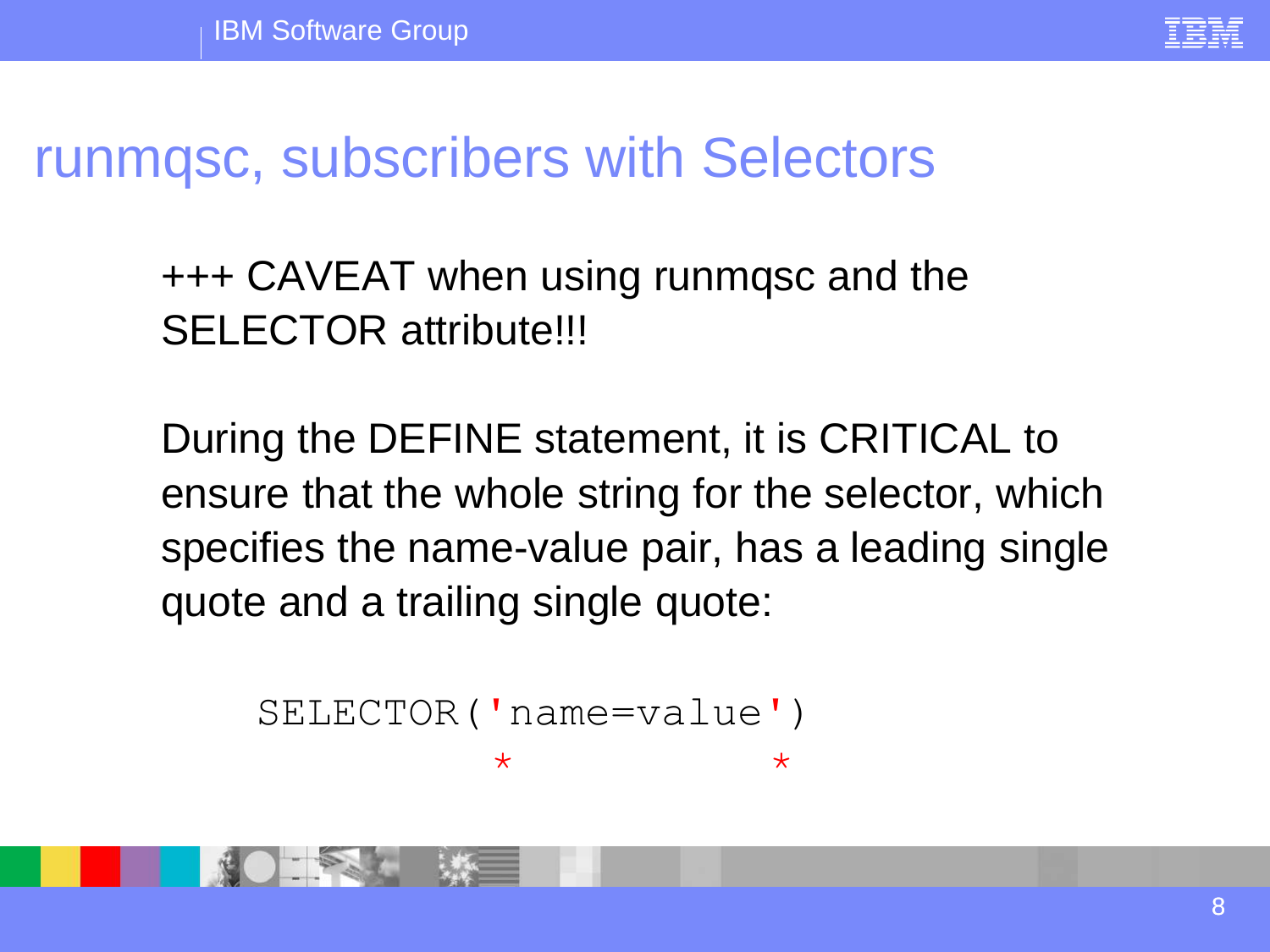

But when the value is a **string**, then this becomes tricky, because the string needs to be placed between:

- a leading set of 2 single quotes and
- a trailing set of 2 single quotes.

```
Example: ''red''
         ** **
```
Common pitfall:

Do NOT enter a single double quote to replace the 2 single quotes!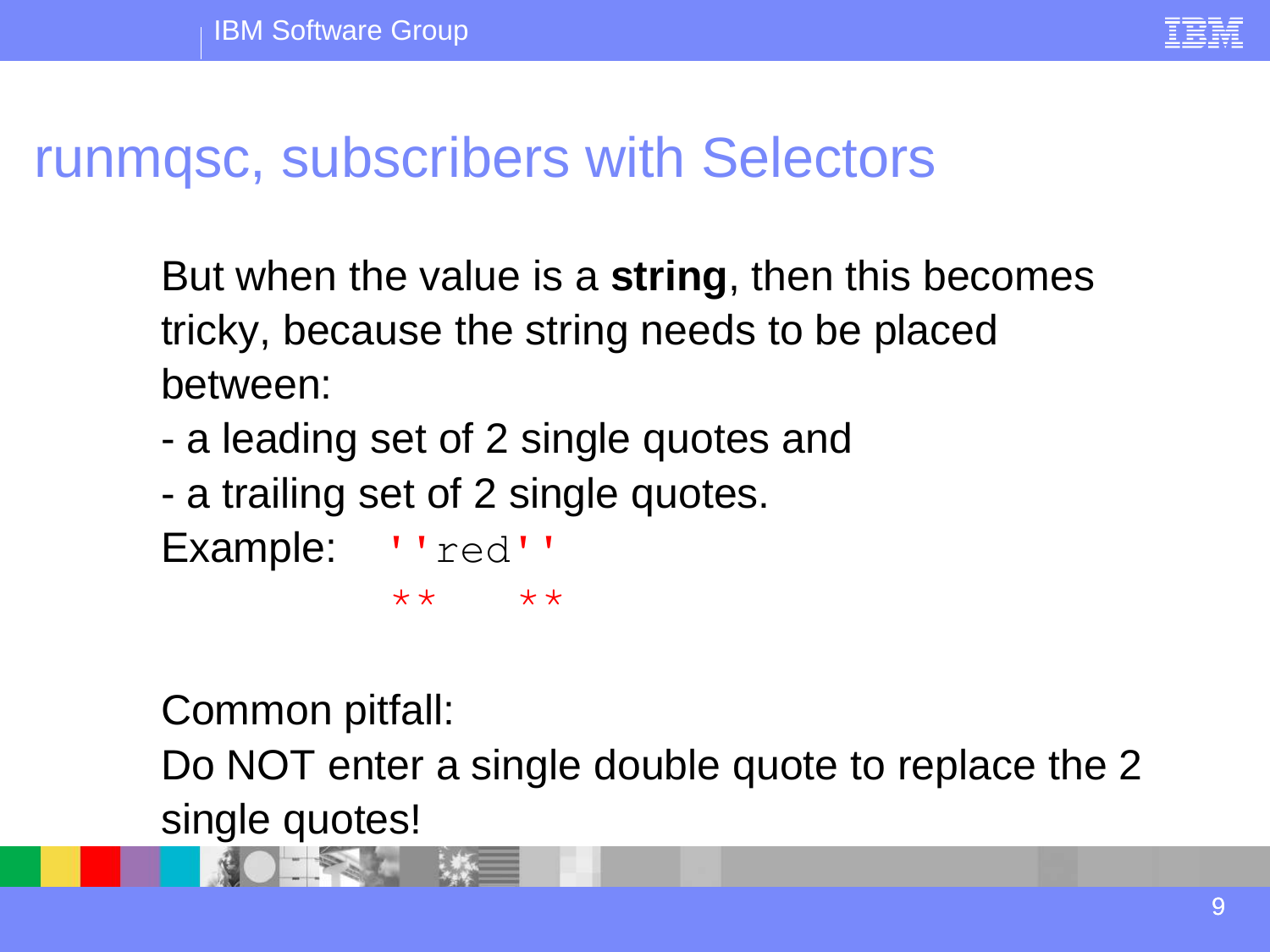

To show that it is very easy to get confused, the following examples use a **proportional font**:

**Correct** (using 2 single quotes to surround the value red):

SELECTOR('color="red"')

**Incorrect** (using double quotes to surround the value red):

### SELECTOR('color="red"')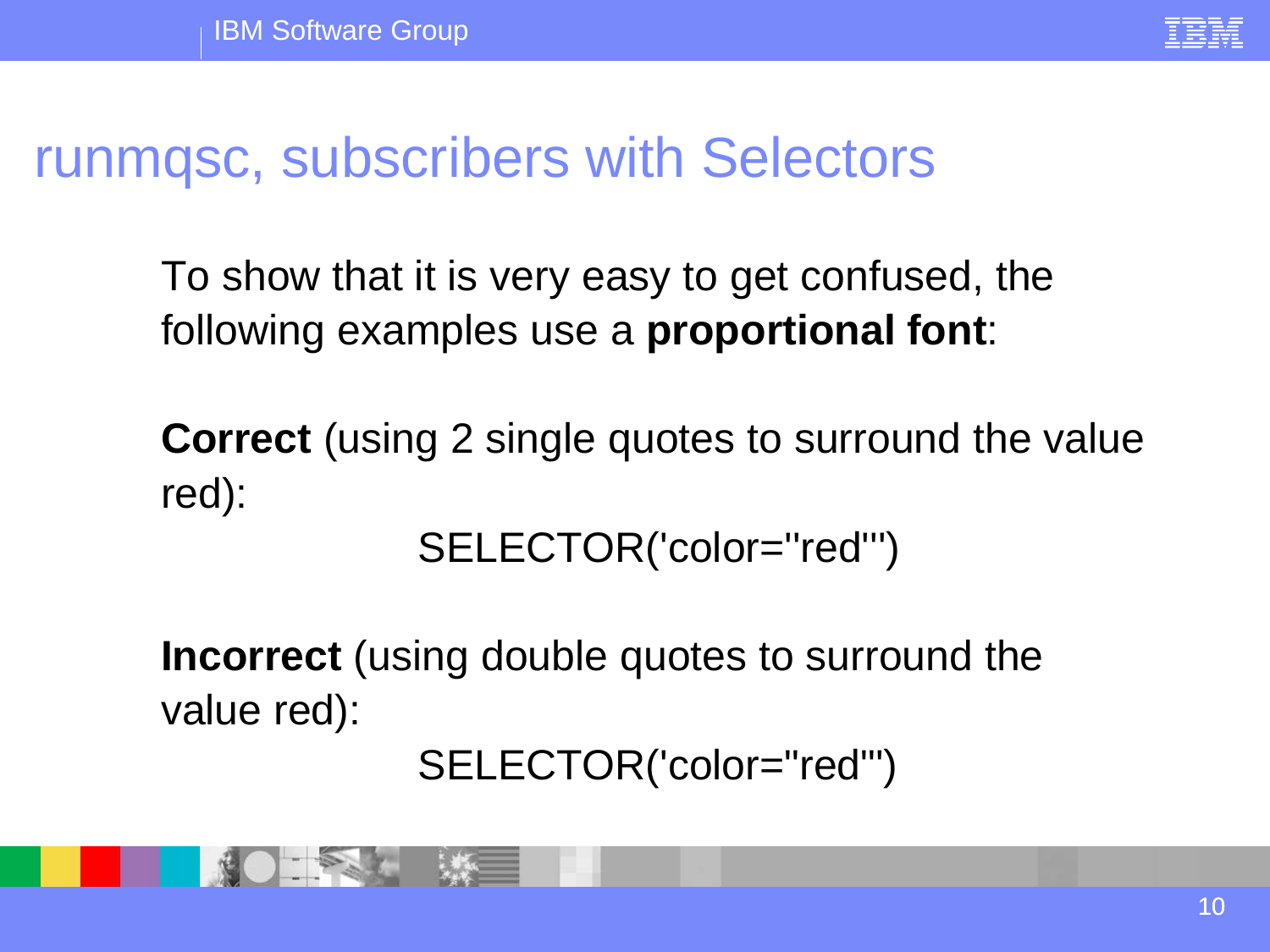

When using a **monospace font**, it will be easier to see that the correct version does NOT use a double quote, but a pair of single quotes:

**Correct** (using 2 single quotes) SELECTOR('color=''red''') \*\* \*\* **Incorrect** (using double quotes) SELECTOR('color="red"') \* \*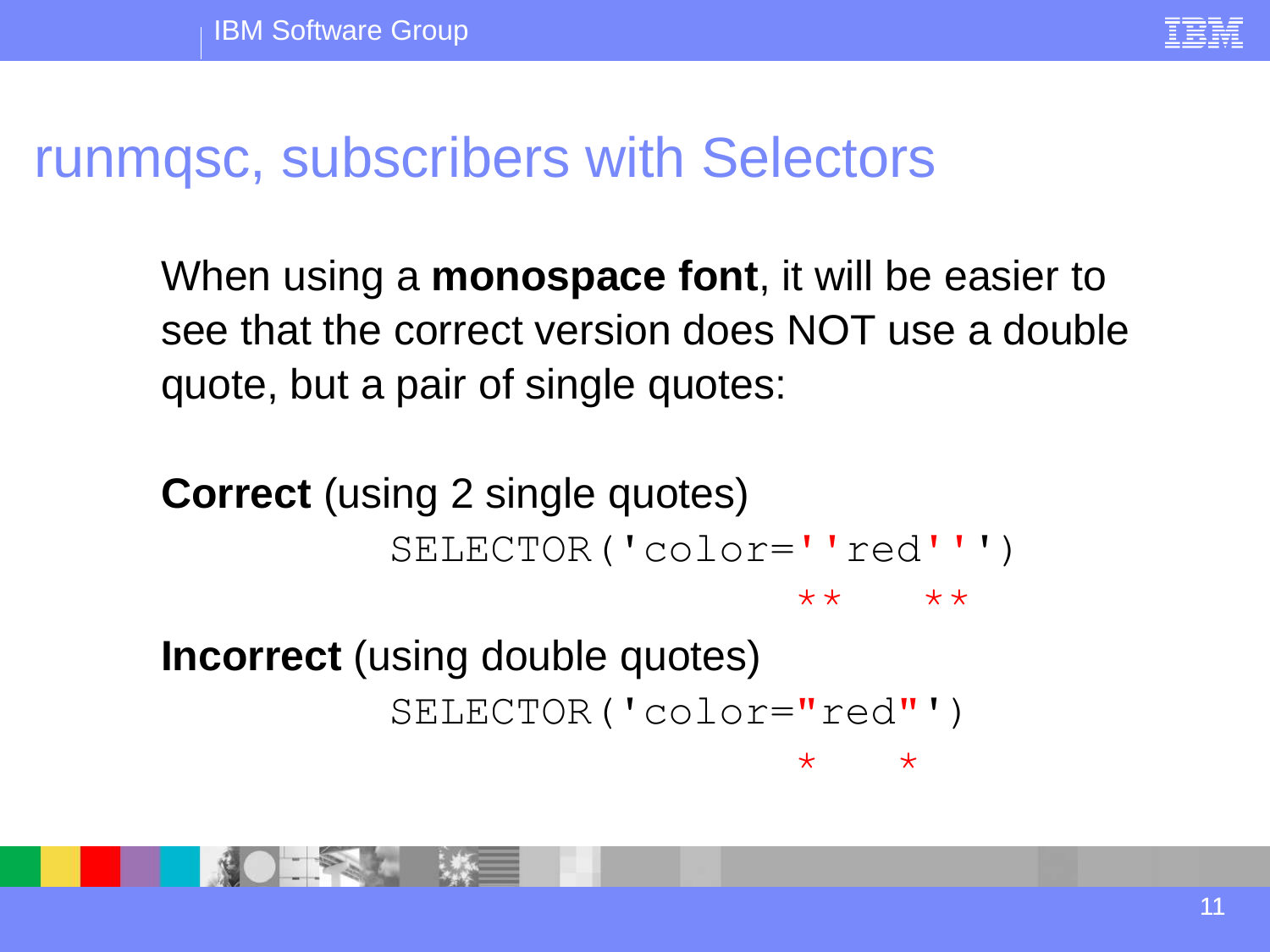

Example: Notice that the  $+$  at the end of each line indicates that the statement continues in the next line:

define sub(SALES.RED)+ topicstr('sales') dest(QSALES.RED)+ SELECTOR('color=''red''')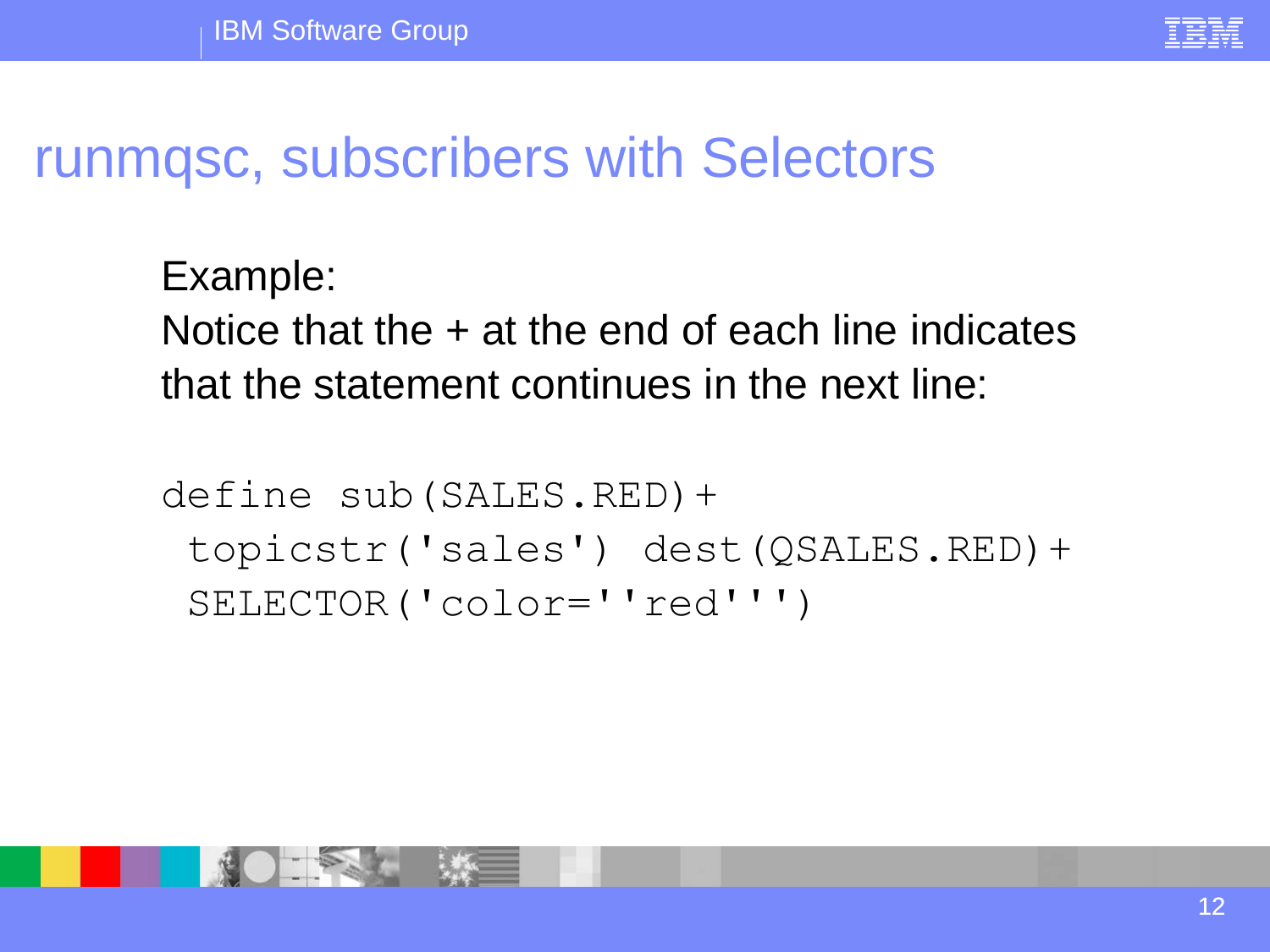

Verify that the SELECTOR is properly shown. When displaying the attributes, the leading and trailing single quotes are NOT shown. These extra single quotes are ONLY needed during a DEFINE

display sub(SALES.RED) selector AMQ8096: WebSphere MQ subscription inquired. SUB(SALES.RED) **SELECTOR(color='red')**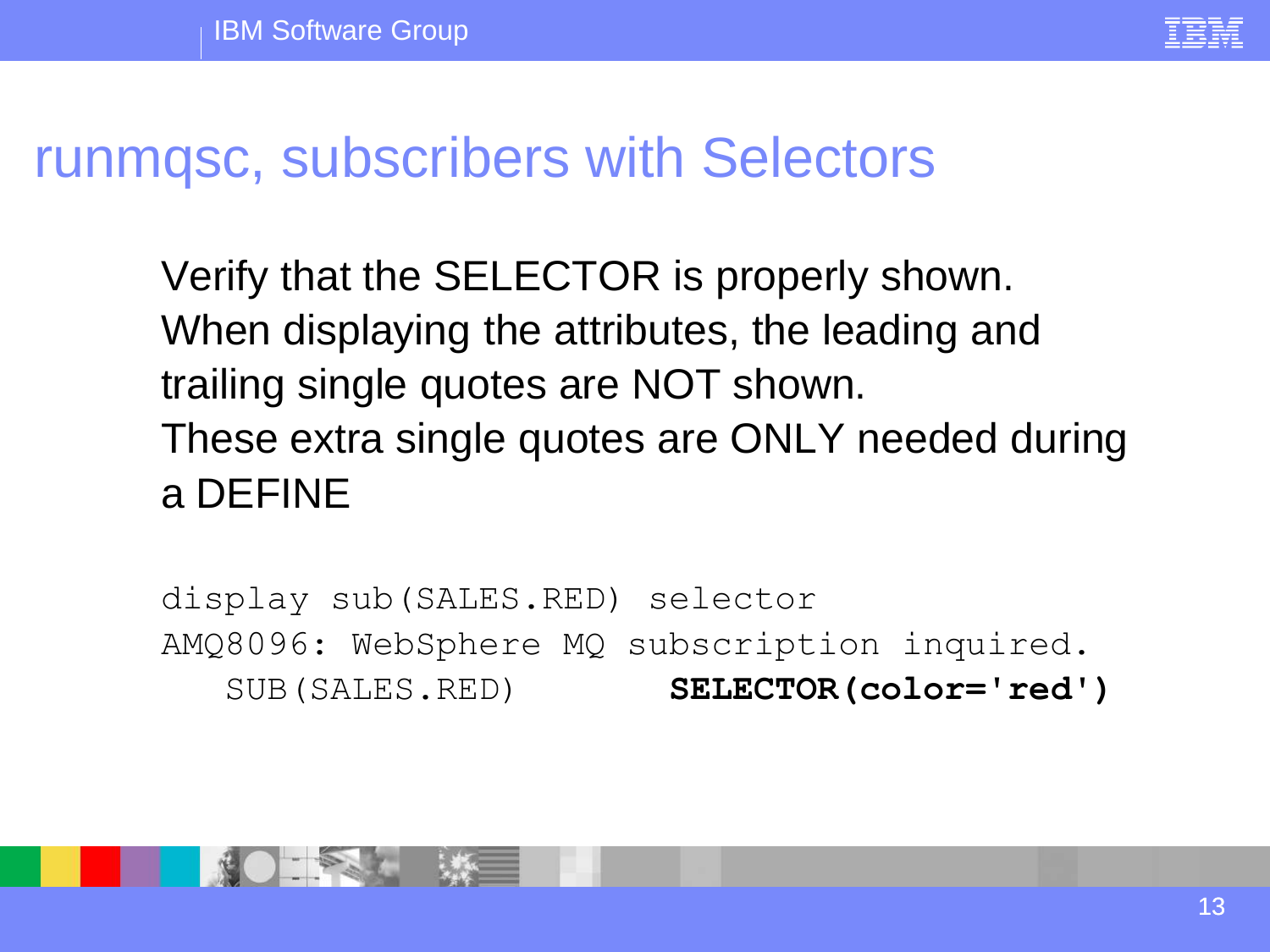

# MQ Explorer, subscribers with Selectors

### MQ Explorer view of these subscriptions. Showing a composite view. Notice the Selector Type column.

#### **Subscriptions** Filter: Standard for Subscriptions 5 Selector type Selector Subscription name Topic name **Topic string** Destination name a S **EQMPS SYSTEM.BROK... SYSTEM.B...** SYSTEM.BR... SYSTEM.BROKER.INT **None BSALES** None **OSALES** sales color='blue' Standard **BSALES.BLUE OSALES.BLUE** sales color='red' QSALES.RED Standard **BSALES.RED** sales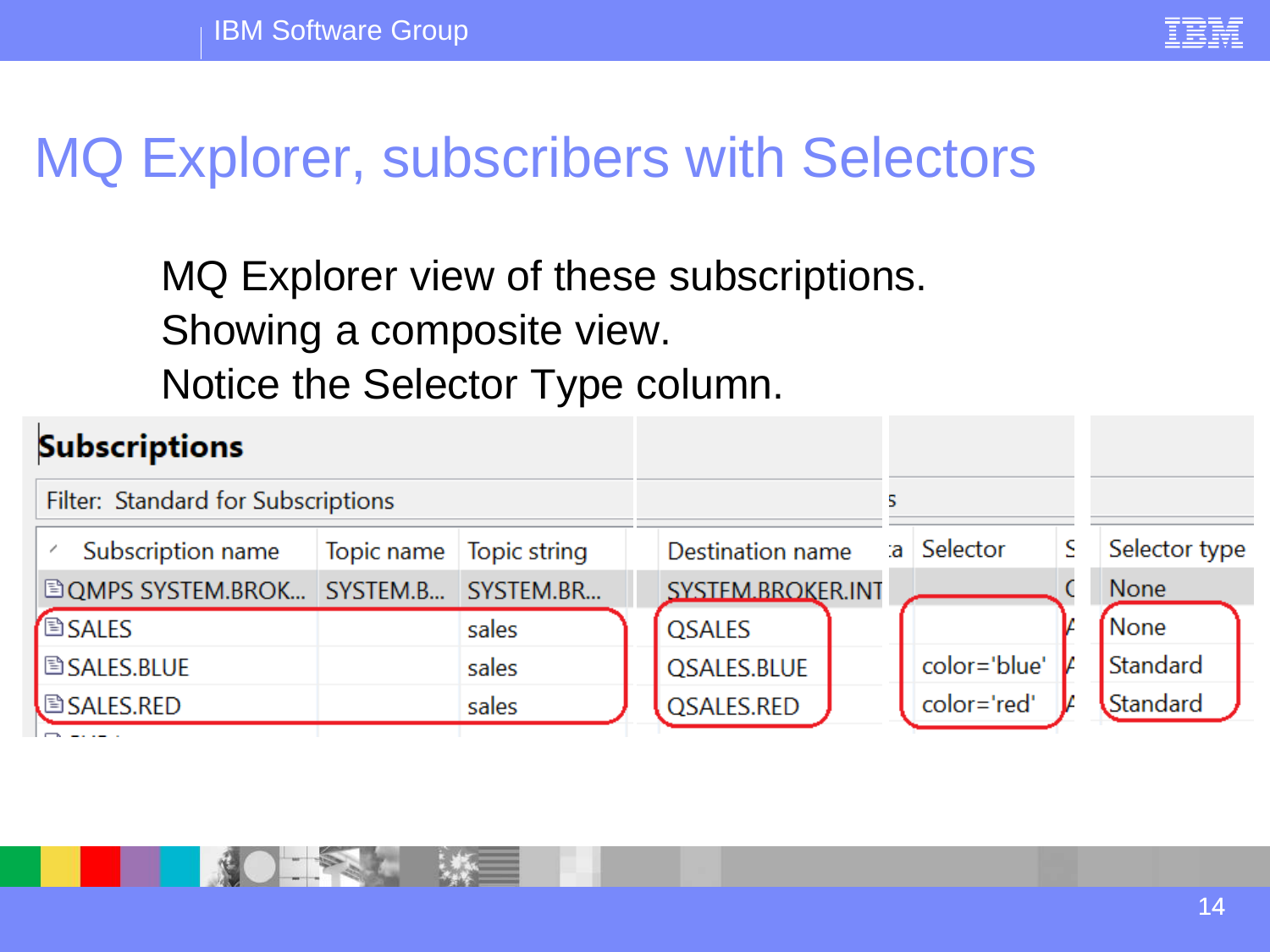

### Sample source code to include properties

The sample "SampleJMSMsgProperty.java" can be used to publish a message with or without properties

- \* To produce a message with out the message property "color"
- \* **java SampleJMSMsgProperty**

**}**

- \* To produce a message with the message property "color='red'"
- \* **java SampleJMSMsgProperty red**

Notice the specification with 2 forward slashes:

```
destination = session.createTopic("topic://sales");
Notice the setStringProperty method:
```

```
if (color == null) {
  System.out.println("* Creating message with no color");
} else {
  System.out.println("* Creating message with color " + color);
  message.setStringProperty("color", color);
```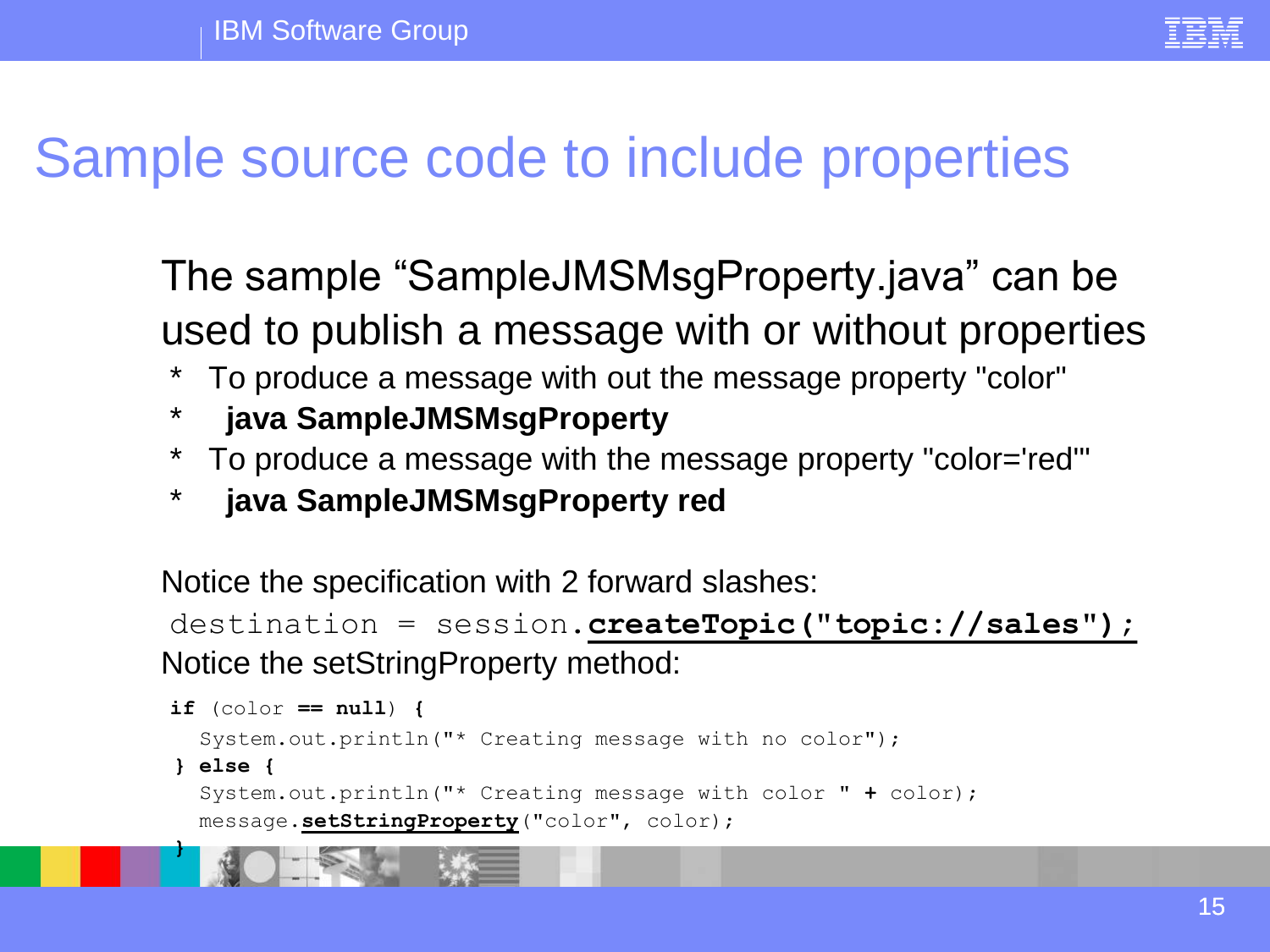

### Viewing the Provided queues

### The provided queues have a CURDEPTH (the Current Queue Depth) of 0. That is, no messages have been published.

| Queues                       |       |                                  |
|------------------------------|-------|----------------------------------|
| Filter: Standard for Queues  |       |                                  |
| Queue name                   |       | Queue type   Current queue depth |
| I⊠ QSALES                    | Local |                                  |
| <mark>।</mark> © QSALES.BLUE | Local |                                  |
| <b>D</b> QSALES.RED          | Local |                                  |
|                              |       |                                  |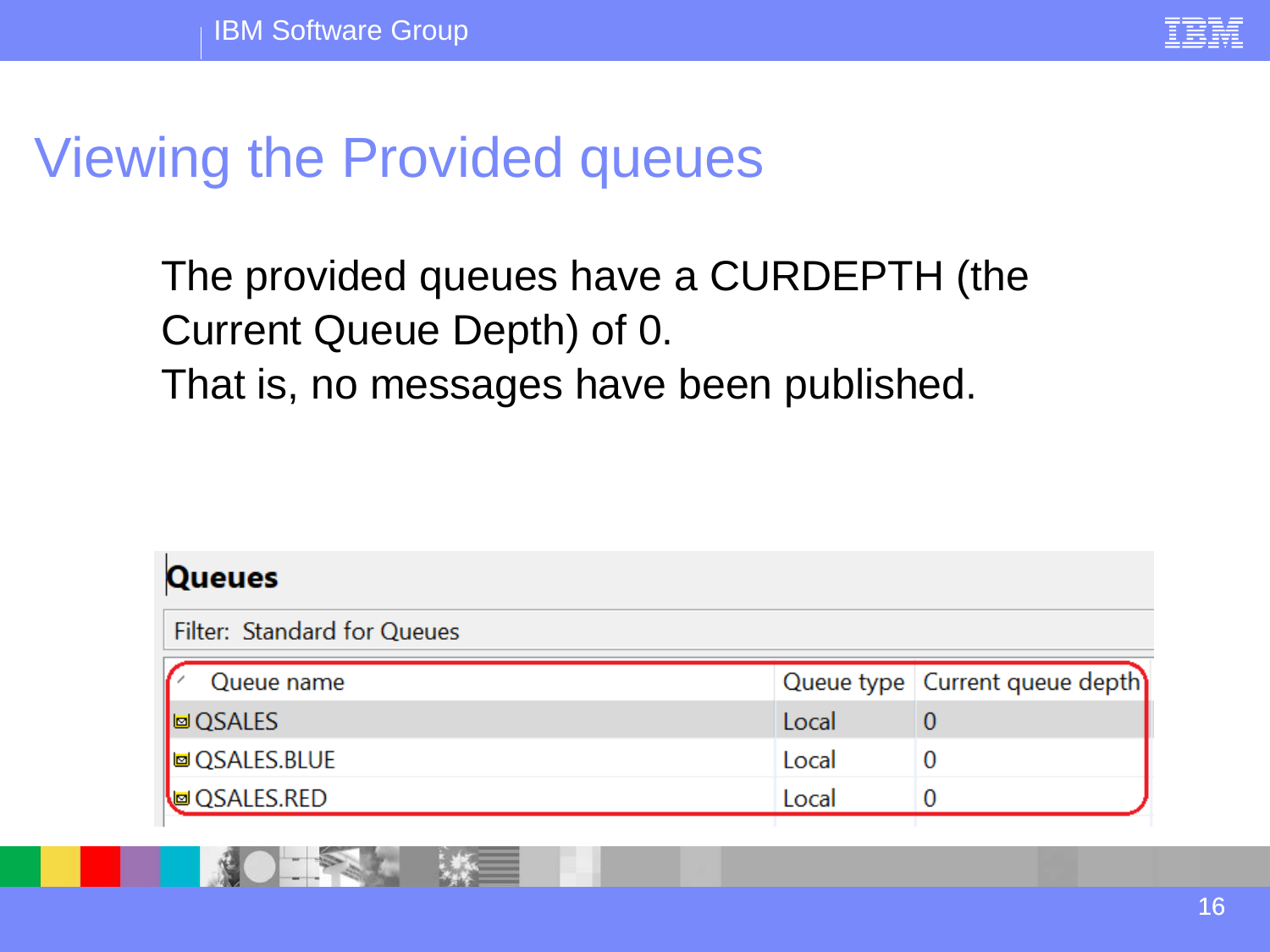

# Viewing the Provided queues

Publishing 1 message **without** a property. java SampleJMSMsgProperty

Notice that ONLY the queue QSALES received a message.

The other queues did NOT because their Selectors did not match the message property.

| Queue name            |        | Queue type   Current queue depth] |
|-----------------------|--------|-----------------------------------|
| I⊠OSALES              | Local  |                                   |
| ⊠ QSALES.BLUE         | Local  |                                   |
| <b>\</b> ⊠ QSALES.RED | l ocal |                                   |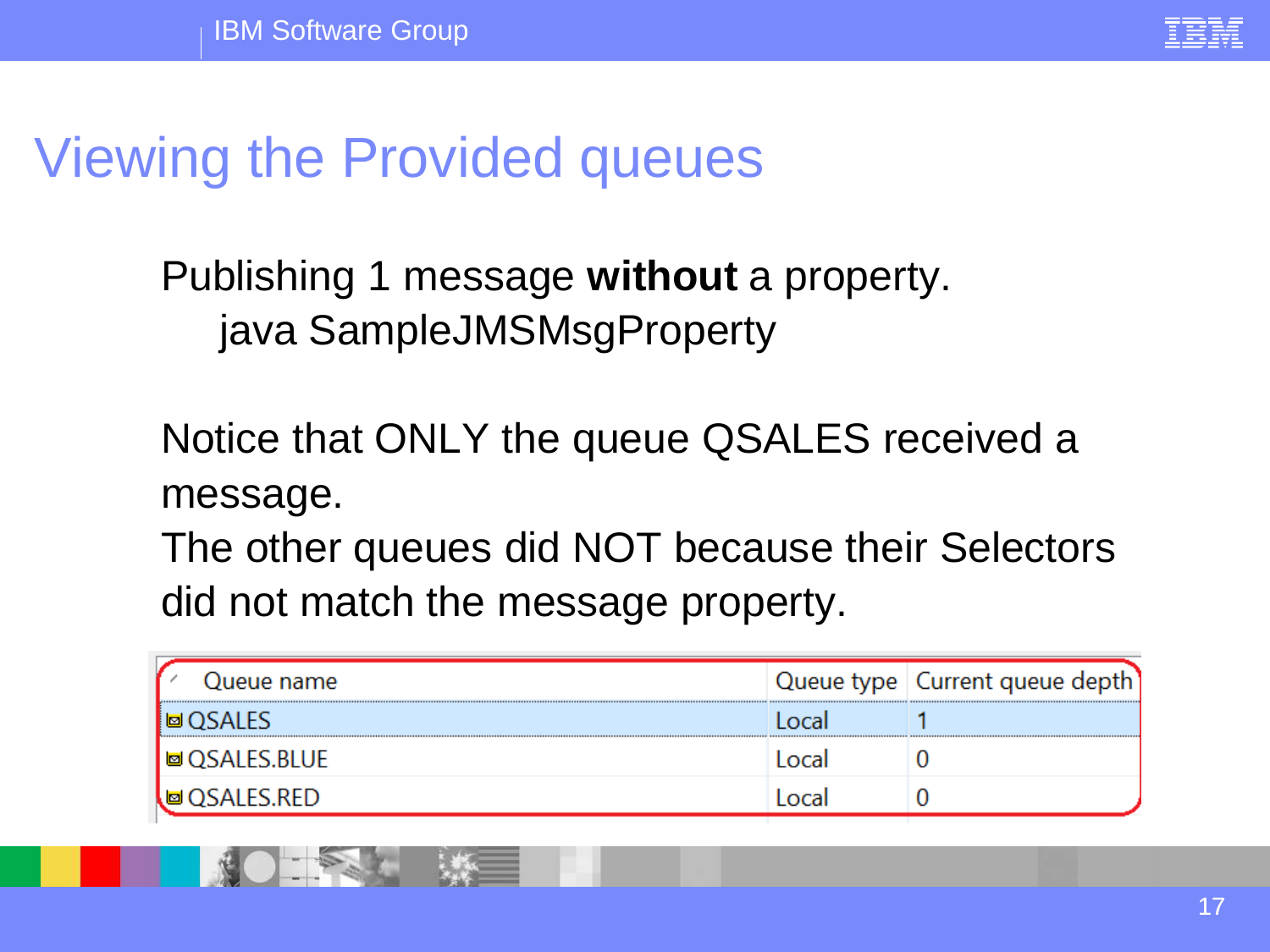

### Viewing the Provided queues

Publishing 1 message **with** a property. java SampleJMSMsgProperty **red**

Notice that QSALES received the 2<sup>nd</sup> message, because this queue will get ALL. QSALES.RED received the message. While QSALES.BLUE did NOT receive.

| Queue name      |       | Queue type   Current queue depth |
|-----------------|-------|----------------------------------|
| I⊠ OSALES       | Tocal |                                  |
| । ⊠ QSALES.BLUE | Local |                                  |
| ் ⊠ QSALES.RED  | Local |                                  |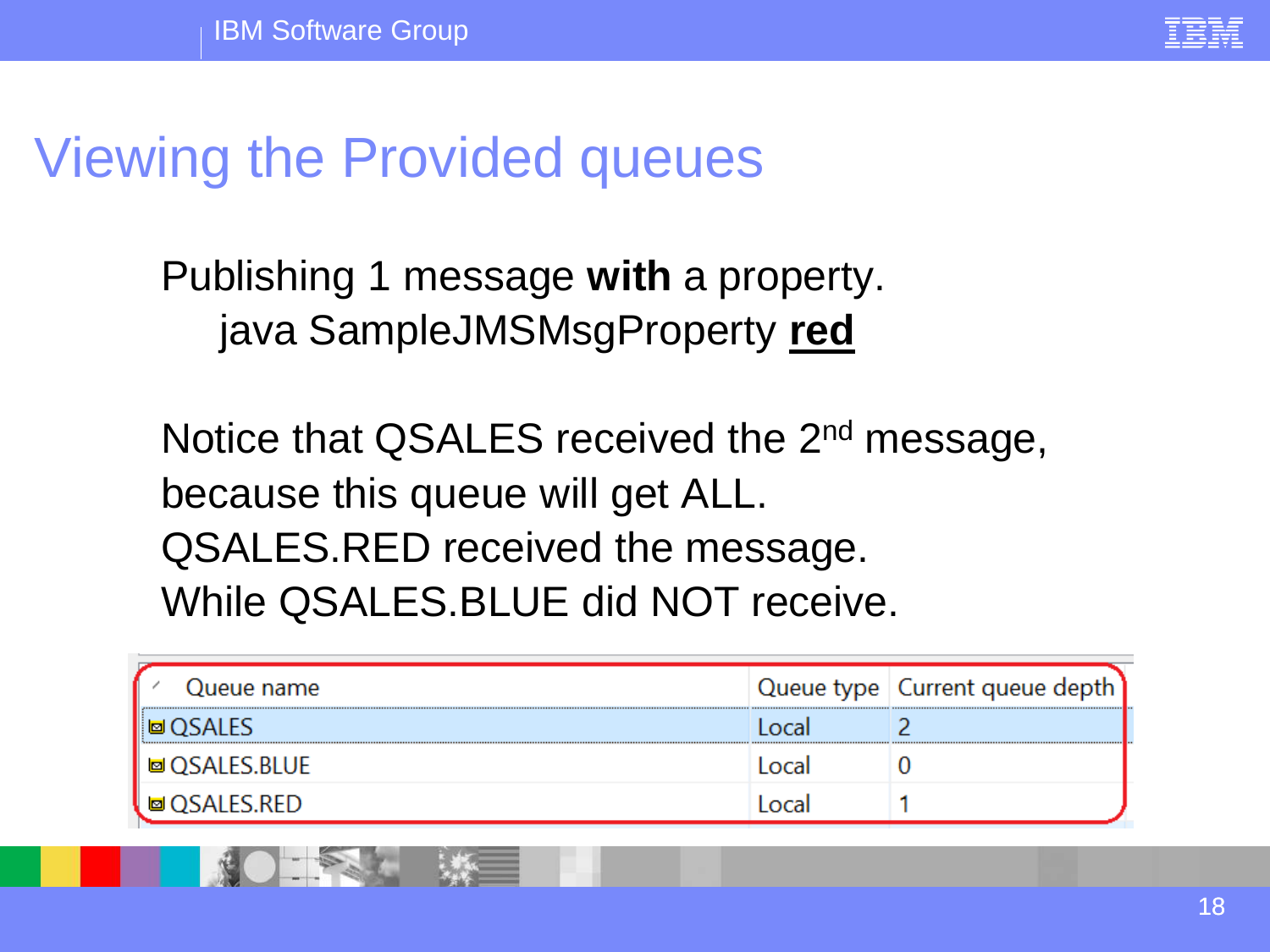### Retained messages

By default, after a publication is sent to all interested subscribers it is discarded.

A publisher can specify that **a copy of a publication is retained** so that it can be sent to future subscribers who register an interest in the topic.

**Deleting publications** after they have been sent to all interested subscribers **is suitable for event information**,

**but is not always suitable for state information.**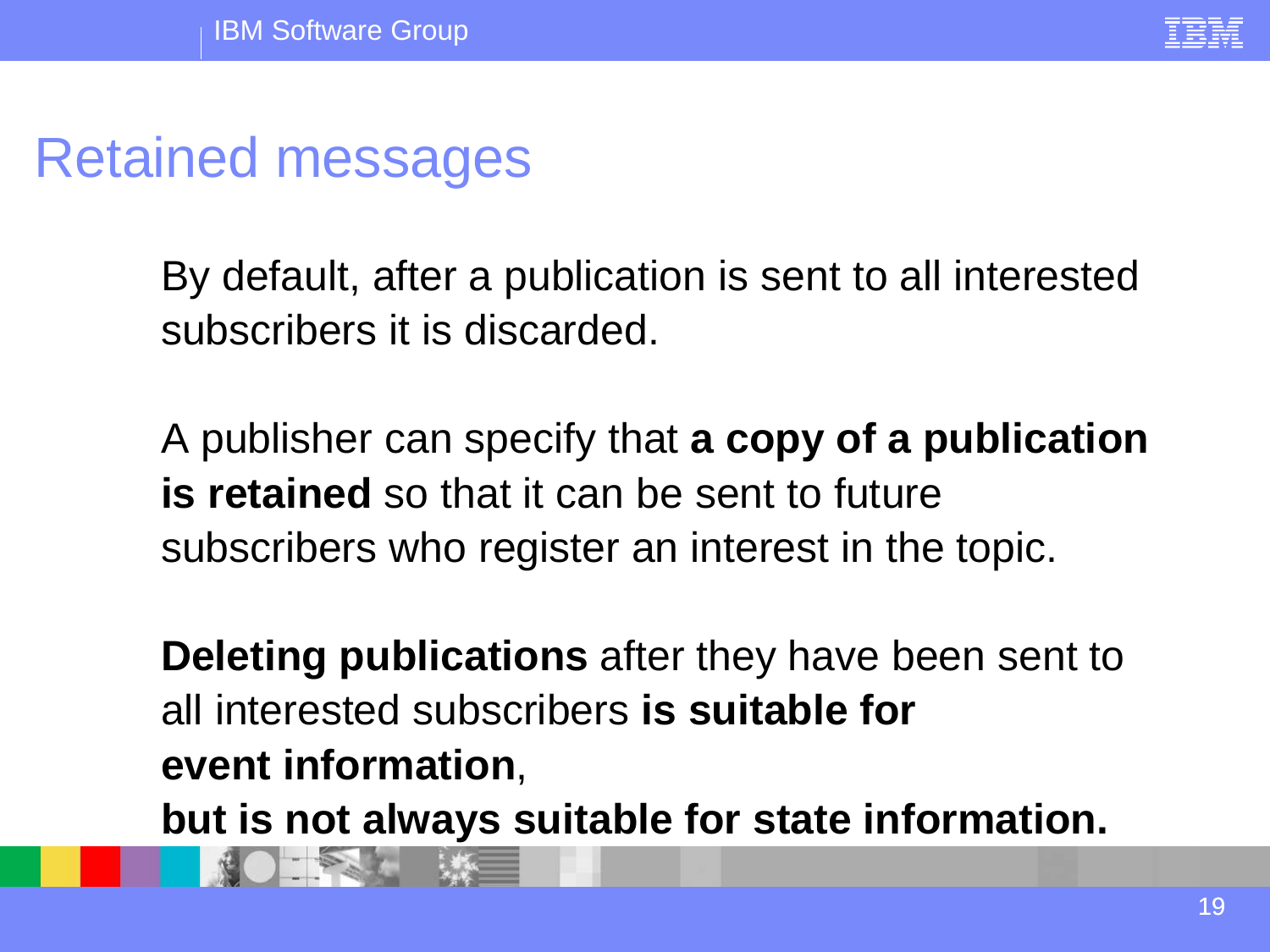

### Retained messages

By retaining a message, new subscribers do not have to wait for information to be published again before they receive initial state information. For example, a new subscriber for a stock price would receive the current price straight away, without waiting for the stock price to change (and be republished).

### **Only one publication for each topic is retained**,

so the existing retained publication of a topic is deleted when a new retained publication arrives.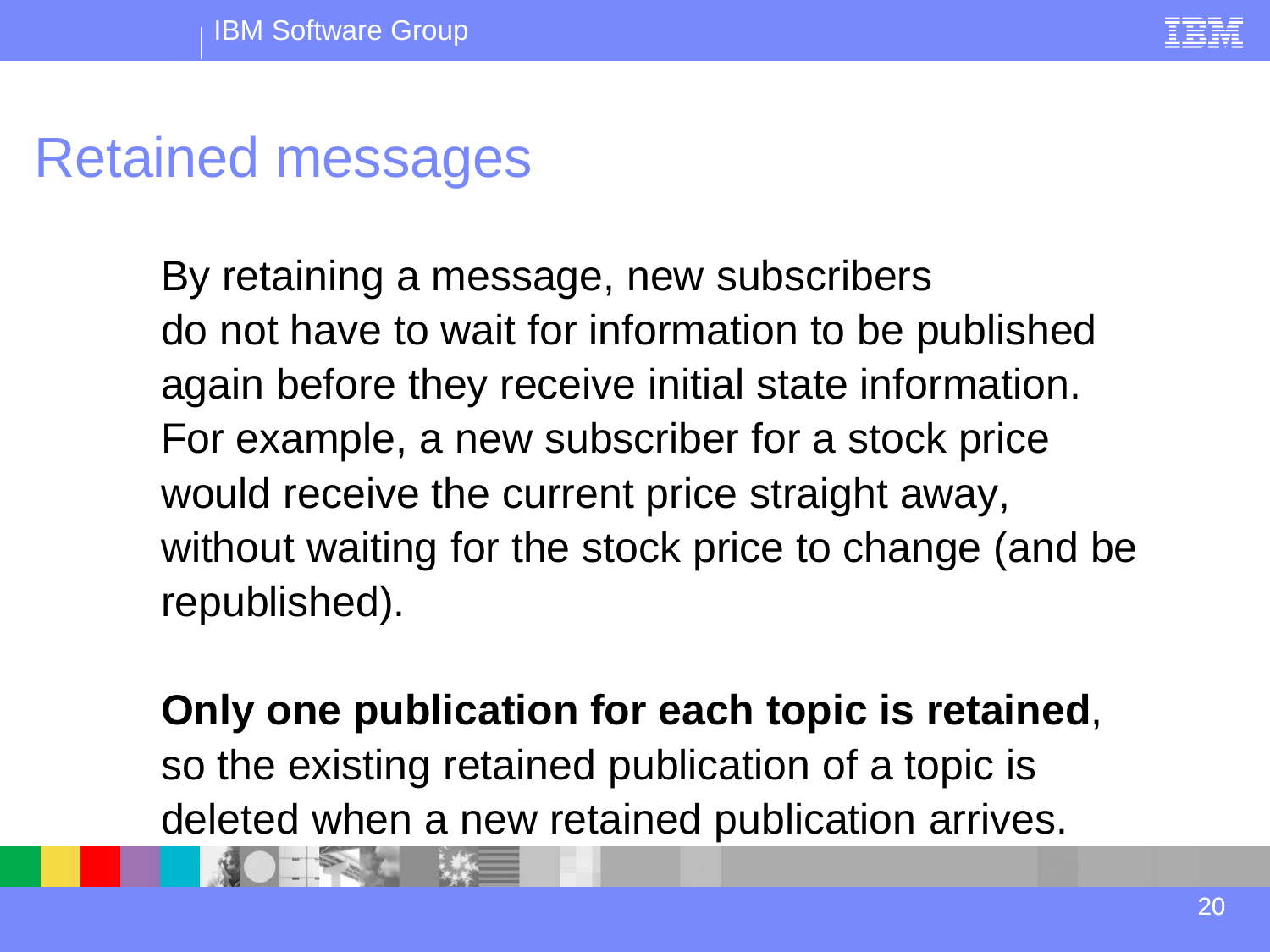

### Retained messages, sample

The following sample source code is available:

..\jms\sample\simple\SimpleRetainedPub.java

### This is the code that enables the function:

*// Mark the message as a retained publication* message.setIntProperty(WMQConstants.JMS\_IBM\_RETAIN, WMQConstants.RETAIN\_PUBLICATION);

A customized copy for topic "sales/canada" is included in the zip file for this presentation. To execute it: java SimpleRetainedPub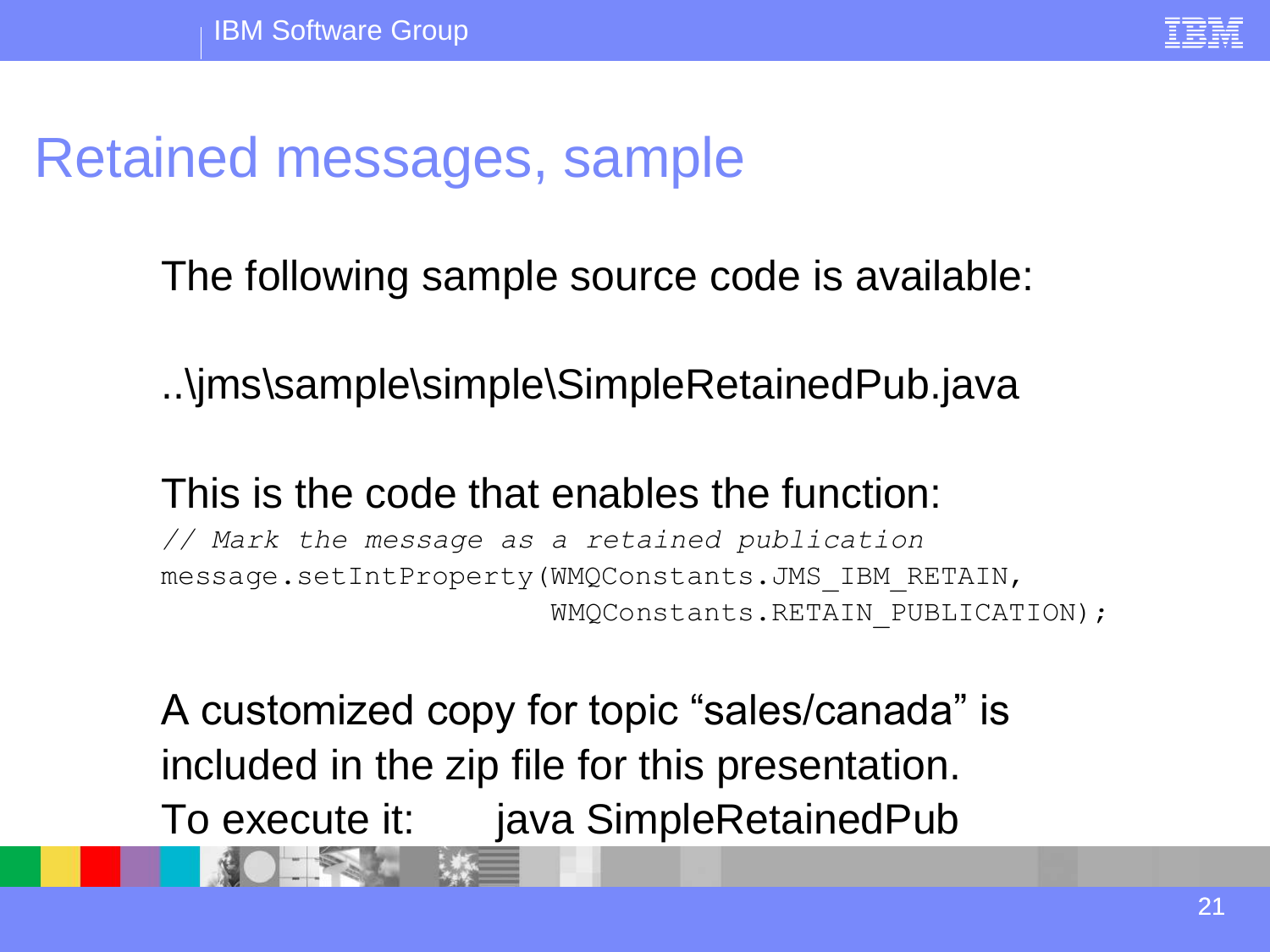

### Retained messages with MQ Explorer

### From "Publish Test Message" enable the checkbox (\*) Retained message

| <sup>1</sup> Publish Test Message                                              |  |
|--------------------------------------------------------------------------------|--|
| Publish message to:                                                            |  |
| Queue Manager:                                                                 |  |
| <b>QMPS</b>                                                                    |  |
| <b>Topic String:</b>                                                           |  |
| sales/canada                                                                   |  |
| Message data:                                                                  |  |
| This is a retained pub                                                         |  |
| Retained message                                                               |  |
| Publishing a retained message could overwrite an existing retained publication |  |



 $C$ lose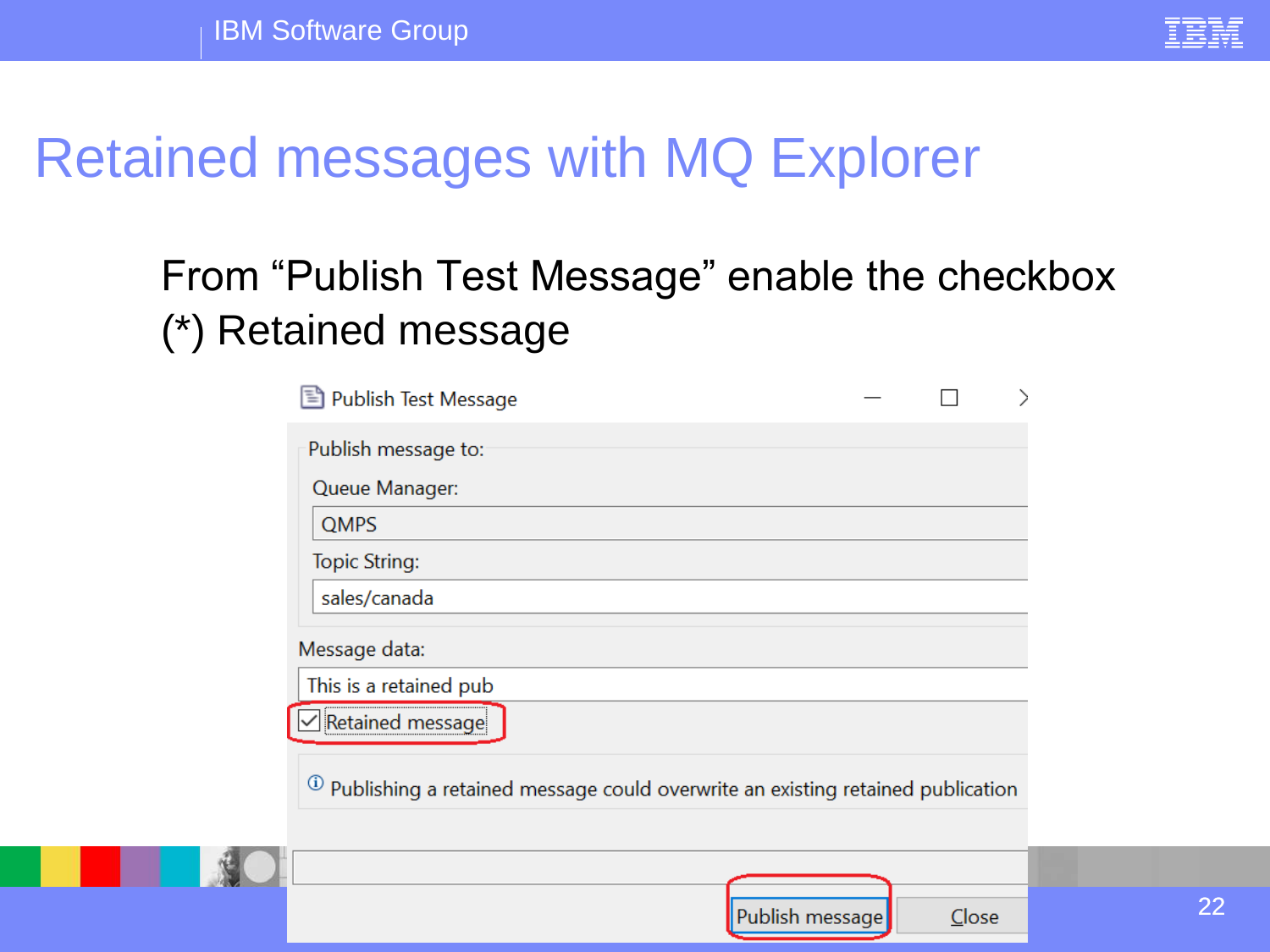

# Retained messages with MQ Explorer

When opening a new "Test Subscription" for the topic string, the retained publication is delivered to the subscriber.

| <sup>■</sup> Subscribe        |  |  |  |  |
|-------------------------------|--|--|--|--|
| Subscribe to:                 |  |  |  |  |
| Queue Manager:                |  |  |  |  |
| <b>QMPS</b>                   |  |  |  |  |
| Topic String:                 |  |  |  |  |
| sales/canada                  |  |  |  |  |
| Wildcard Usage:               |  |  |  |  |
| Topic Level Wildcard          |  |  |  |  |
| Unsubscribe<br>Subscribe      |  |  |  |  |
| Messages received:            |  |  |  |  |
| Time: 20:58:26                |  |  |  |  |
| Topic String: sales/canada    |  |  |  |  |
| Message: Test of retained pub |  |  |  |  |
|                               |  |  |  |  |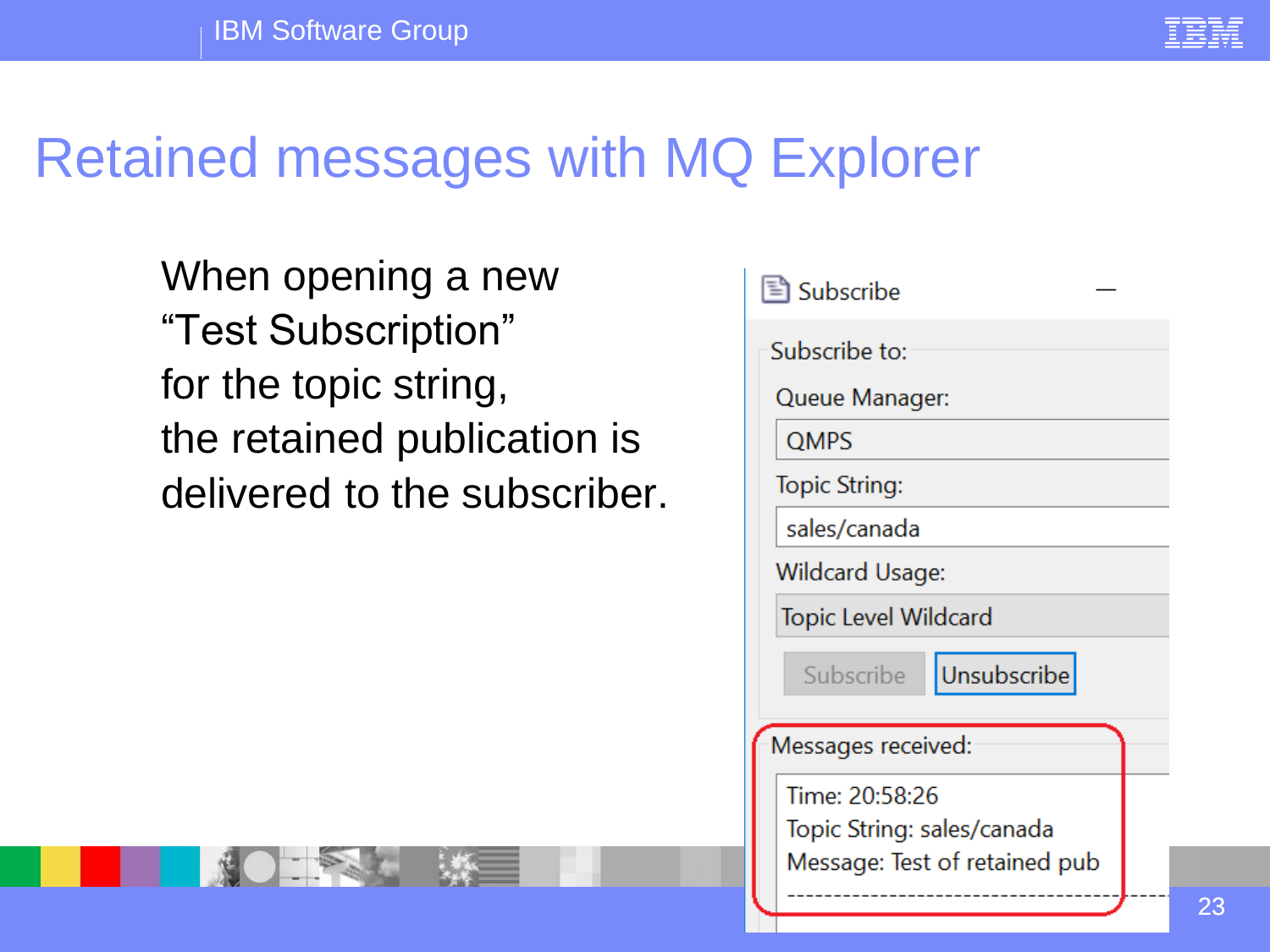

# How to see which topics have retained msg

### Using **DISPLAY TPSTATUS**.

The **RETAINED** field shows whether there is a retained message.

**DISPLAY TPSTATUS('#') TYPE(TOPIC) WHERE(RETAINED EQ YES)**

AMQ8754I: Display topic status details. TOPICSTR(sales/canada) RETAINED(YES)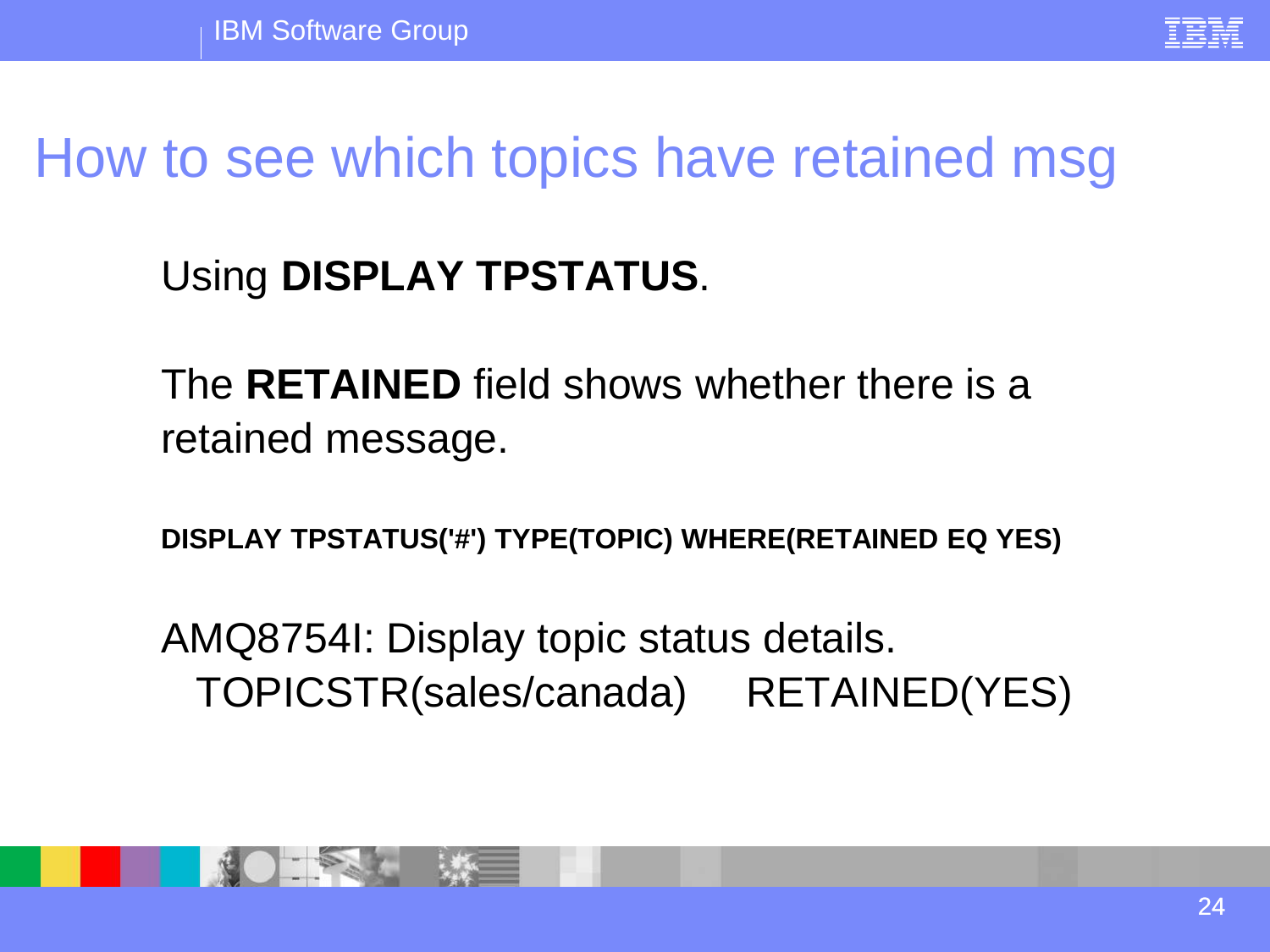

### How to see which topics have retained msg

In MQ Explorer, open the Topic Status, then select the desired topic string. On the right panel, scroll to the right until to see the column titled "Retained publication".

| Topic status: |                          |
|---------------|--------------------------|
| Topic string  | unt Retained publication |
| > [Empty]     | N <sub>o</sub>           |
| $>$ \$SYS     | <b>No</b>                |
| $\vee$ sales  | No                       |
| canada        | Yes                      |
| sports        | $\overline{\text{No}}$   |

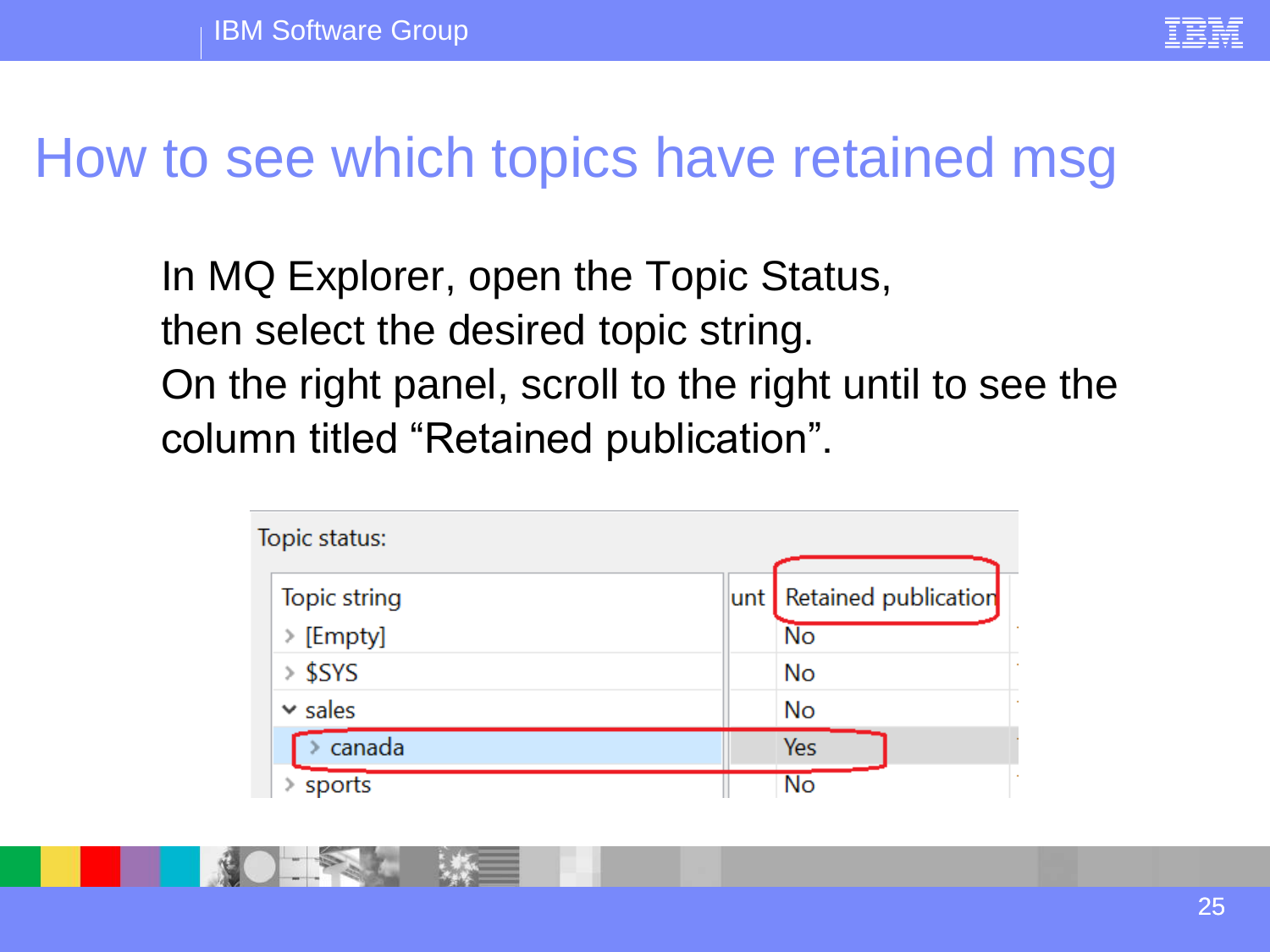

# How to stop using a retained publication

To stop using a retained publication for a topic: 1) runmqsc: **CLEAR TOPICSTR** 2) MQ Explorer: show Topic Status, then select desired topic, then "Clear Local Retained Publication"

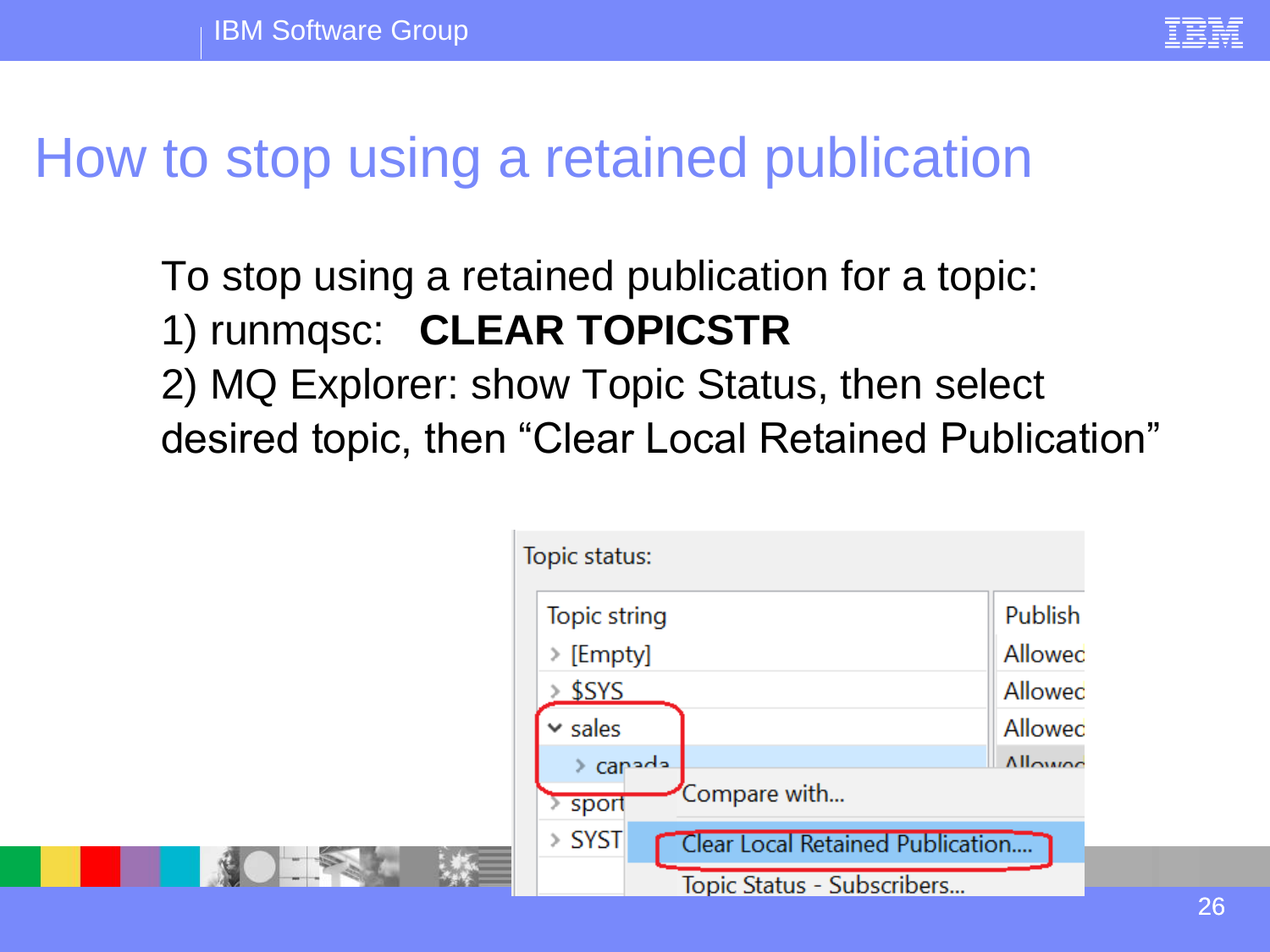

# Retained messages System Q / Sample

The retained messages are stored in the following System queue:

### SYSTEM.RETAINED.PUB.QUEUE

Let's show how many messages are in the queue: **DISPLAY QL(SYSTEM.RETAINED.PUB.QUEUE) CURDEPTH** AMQ8409I: Display Queue details. QUEUE(SYSTEM.RETAINED.PUB.QUEUE) TYPE(QLOCAL) **CURDEPTH(25)**

Wow! 25!!??

We specified to retain only for 'sales/canada', what is going on?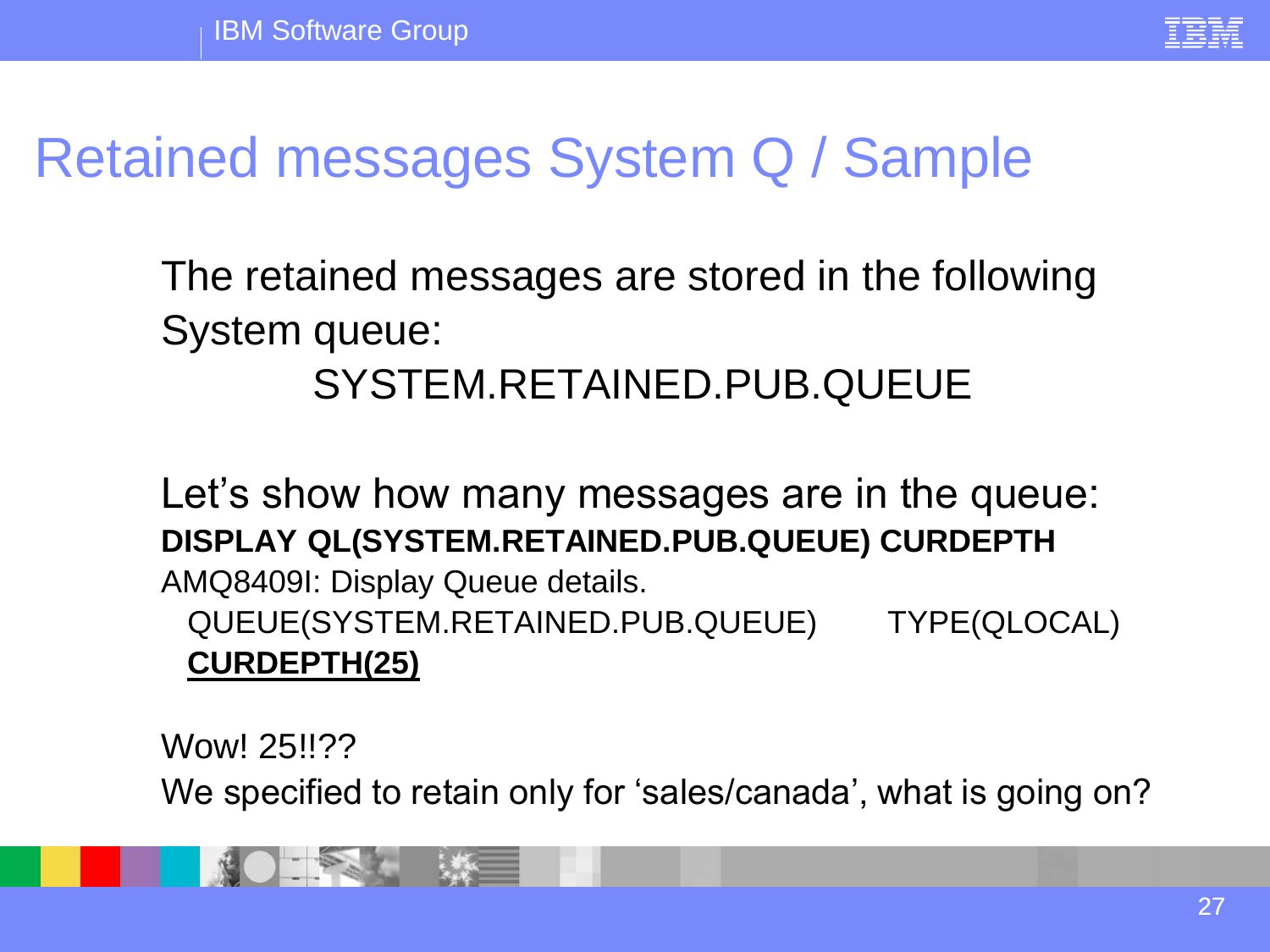**n**

**o**

**t**

**e**

**s**



### **Notes: Looking at the retained messages**

We can use the following MQ sample to browse the contents of the queue that has the retained messages (it is a long command that needs to be executed it in 1 line, but showing it below in 2 lines for readability)

### **amqsbcg** SYSTEM.RETAINED.PUB.QUEUE QMPS > SYSTEM.RETAINED.PUB.QUEUE.contents.txt

Looking at the output file, let's search for 'sales' and we find a normal looking JMS message that has an RFH2 header and inside, the topic string:

| 00000120: 7372 3E20 2400 0000 3C6D 7170 733E 3C54 'sr> \$< mgps> <t'< th=""><th></th><th></th><th></th><th></th><th></th></t'<> |  |  |  |  |  |
|---------------------------------------------------------------------------------------------------------------------------------|--|--|--|--|--|
| 00000130: 6F70 3E73 616C 6573 2F63 616E 6164 613C 'op>sales/canada<'                                                            |  |  |  |  |  |
| 00000140: 2F54 6F70 3E3C 2F6D 7170 733E 5369 6D70 '/Top>Simp'                                                                   |  |  |  |  |  |
| 00000150: 6C65 5265 7461 696E 6564 5075 623A 2059 'leRetainedPub: Y'                                                            |  |  |  |  |  |
| 00000160: 6F75 7220 6C75 636B 7920 6E75 6D62 6572 'our lucky number'                                                            |  |  |  |  |  |
|                                                                                                                                 |  |  |  |  |  |

OK, this is 1 out of the 25 messages, what about the others?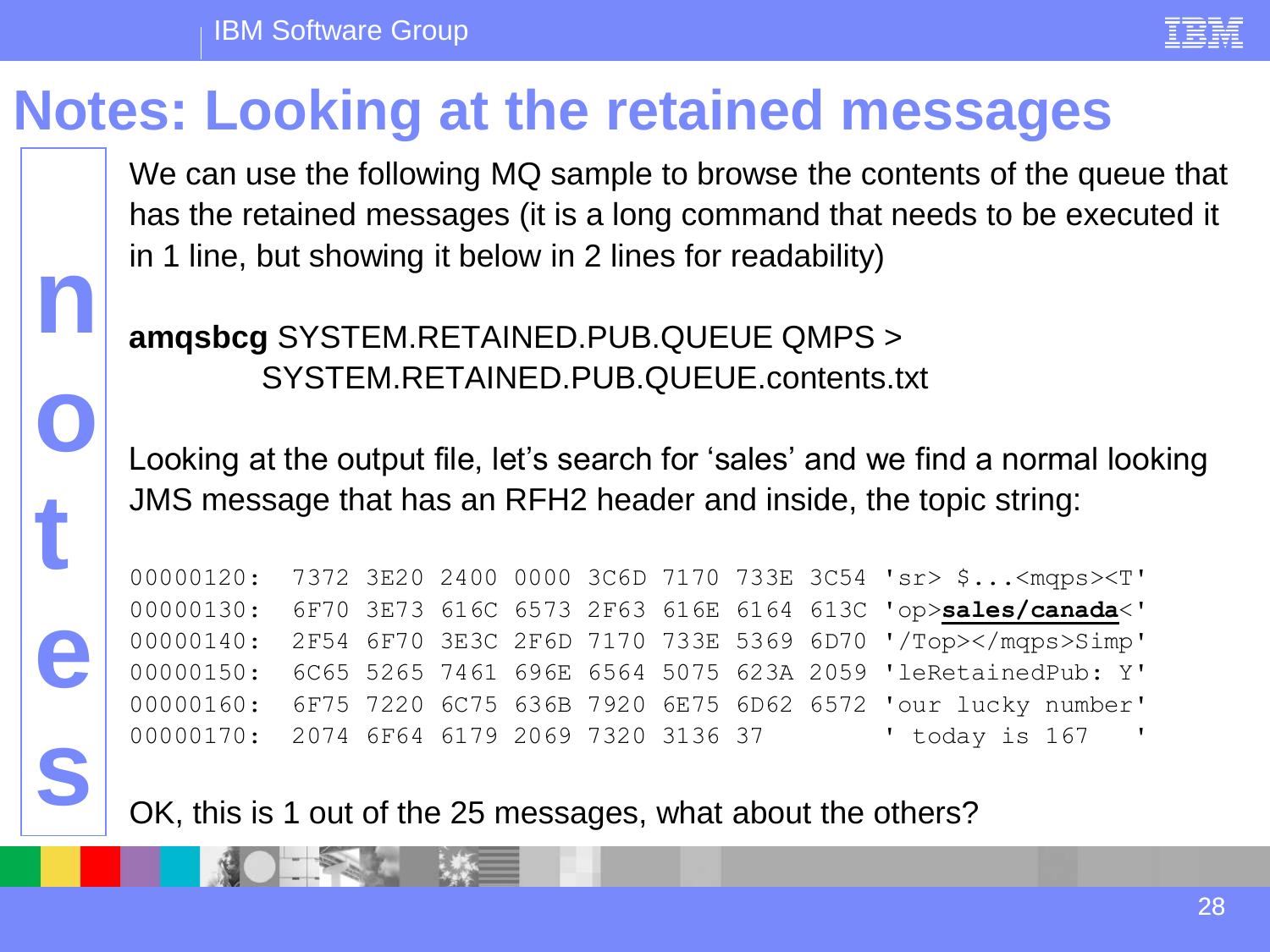IBM Software Group

**n**

…

..

**o**

**t**

**e**

**s**



# **Notes: Looking at the retained messages**

A sample of a couple of the other messages reveal a pattern:

One sample. Notice the topic string: \$SYS/MQ/INFO/QMGR/QMPS/Monitor/CPU/SystemSummary

00000160: B804 0000 3000 0000 2453 5953 2F4D 512F '....0...**\$SYS/MQ/**' 00000170: 494E 464F 2F51 4D47 522F 514D 5053 2F4D '**INFO/QMGR/QMPS/M**' 00000180: 6F6E 6974 6F72 2F43 5055 2F53 7973 7465 '**onitor/CPU/Syste**' 00000190: 6D53 756D 6D61 7279 '**mSummary** '

Another sample. Notice another topic string: \$SYS/MQ/INFO/QMGR/QMPS/Monitor/CPU/QmgrSummary

00000210: 2E00 0000 2453 5953 2F4D 512F 494E 464F '....**\$SYS/MQ/INFO**' 00000220: 2F51 4D47 522F 514D 5053 2F4D 6F6E 6974 '**/QMGR/QMPS/Monit**' 00000230: 6F72 2F43 5055 2F51 4D67 7253 756D 6D61 '**or/CPU/QMgrSumma**' 00000240: 7279 0000 '**ry**.. '

**What are these \$SYS topics? It will be explained shortly!**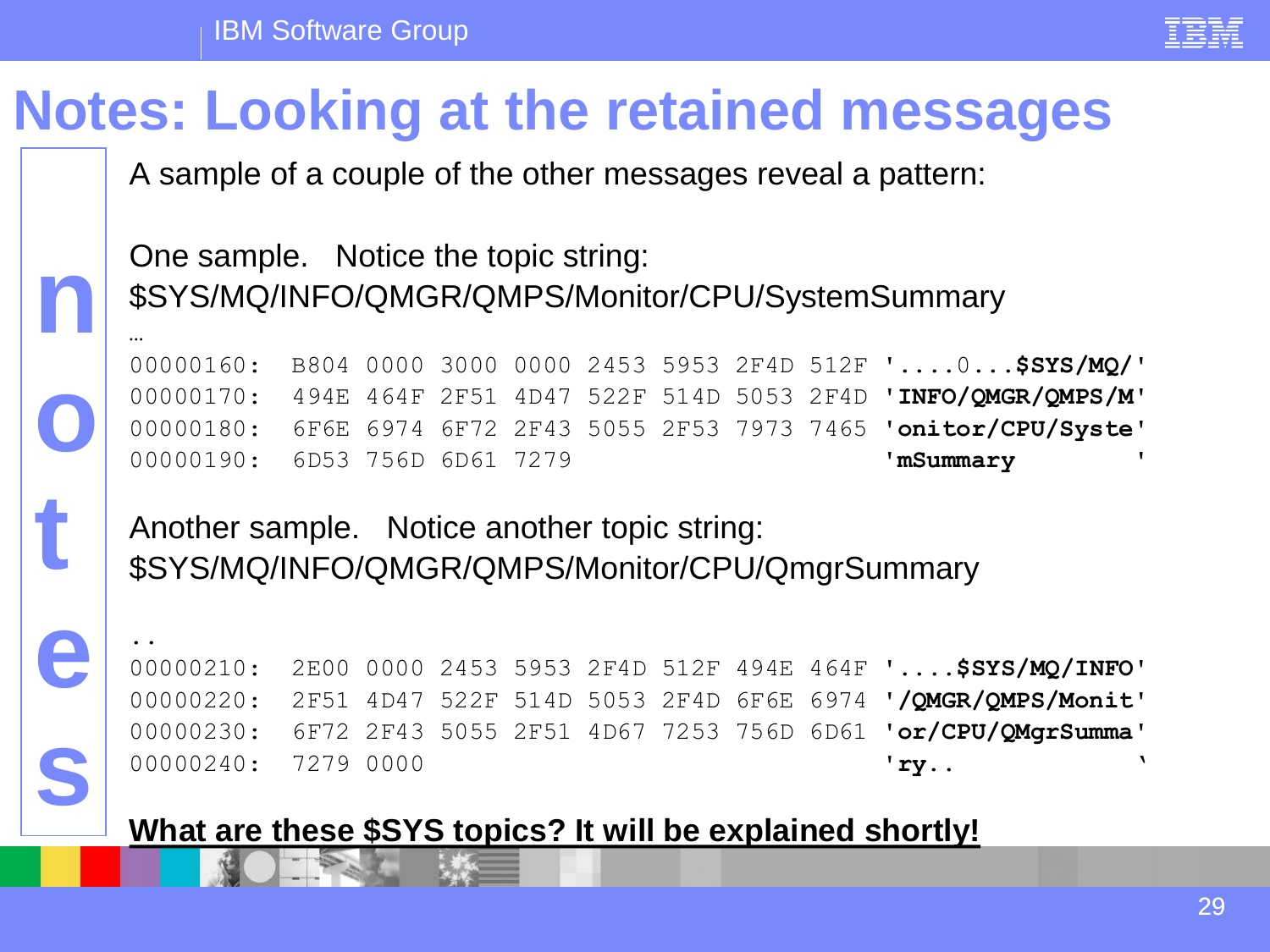IBM Software Group



# **Notes: System Topics (new in MQ 9.0)**

MQ 9.0 introduced a new feature:

[https://www.ibm.com/support/knowledgecenter/SSFKSJ\\_9.0.0/com.ibm.mq.m](https://www.ibm.com/support/knowledgecenter/SSFKSJ_9.0.0/com.ibm.mq.mon.doc/mo00040_.htm) on.doc/mo00040\_.htm IBM MQ 9.0 > Monitoring and performance > Monitoring your IBM MQ network > **System topics for monitoring and activity trace**

System topics in queue manager topic trees are used for resource monitoring and for application activity trace.



**s**

**t**

**n**

**o**

Each queue manager's topic tree contains the \$SYS/MQ branch. The queue manager publishes to topic strings in this branch every 10 seconds.

An authorized user can subscribe to these topic strings to receive information on the queue manager and the activity on it.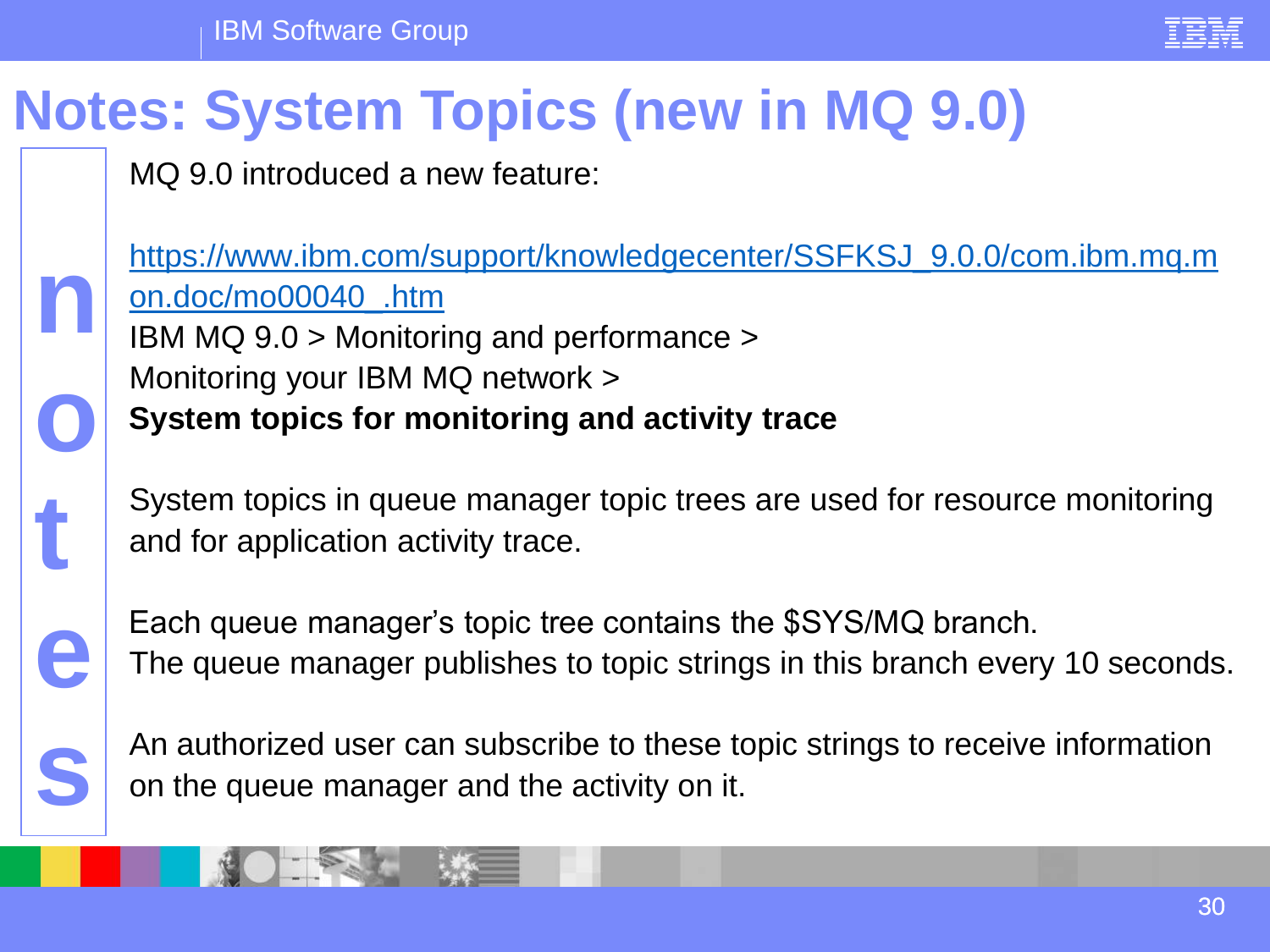

### Tree structure of System Topics

The System Topics has a tree structure that is based on the topic string \$SYS/MQ which is defined under the topic object SYSTEM.ADMIN.TOPIC

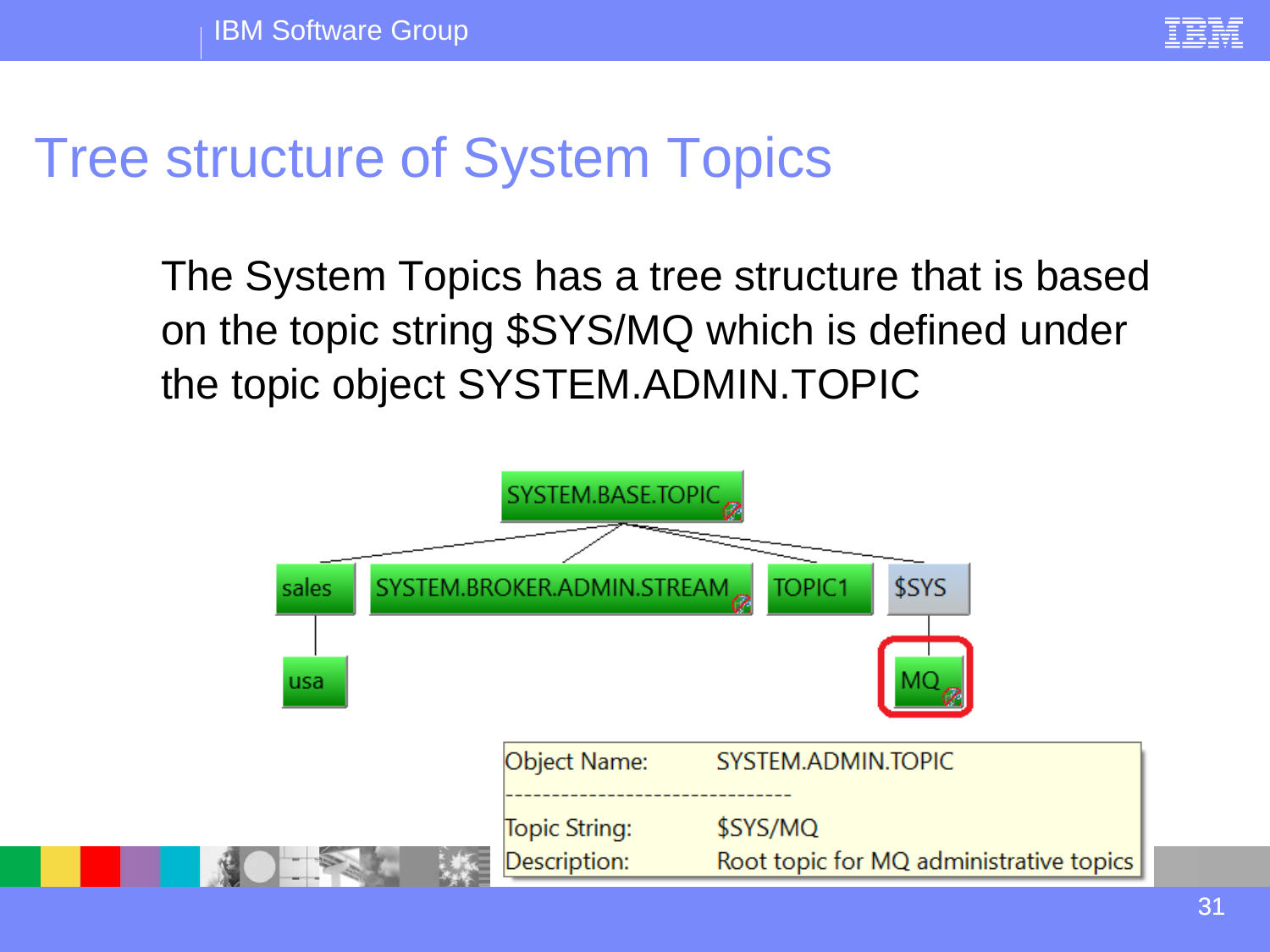

# **Notes: System Topics (new in MQ 9.0)**

An example of a System Topic that you can subscribe to is: \$SYS/MQ/INFO/QMGR/QMPS/Monitor/**CPU/QMgrSummary**



**o**

**t**

**e**

**s**

The following is the tree of the System Topics:

**CPU : Platform central processing units** SystemSummary : CPU performance - platform wide **QMgrSummary** : CPU performance - running queue manager

**DISK : Platform persistent data stores** SystemSummary : Disk usage - platform wide QMgrSummary : Disk usage - running queue managers Log : Disk usage - queue manager recovery log

**STATMQI : API usage statistics** INQSET : MQINQ and MQSET PUT : MQPUT : MQPUT GET : MQGET SYNCPOINT : Commit and rollback SUBSCRIBE : Subscribe **PUBLISH : PUBLISH : Publish** 

**STATQ : API per-queue usage statistics** OPENCLOSE : MQOPEN and MQCLOSE **INQUEL** INQSET : MQINQ and MQSET PUT : MQPUT and MQPUT1 GET : MQGET

CONNDISC : MQCONN and MQDISC OPENCLOSE : MQOPEN and MQCLOSE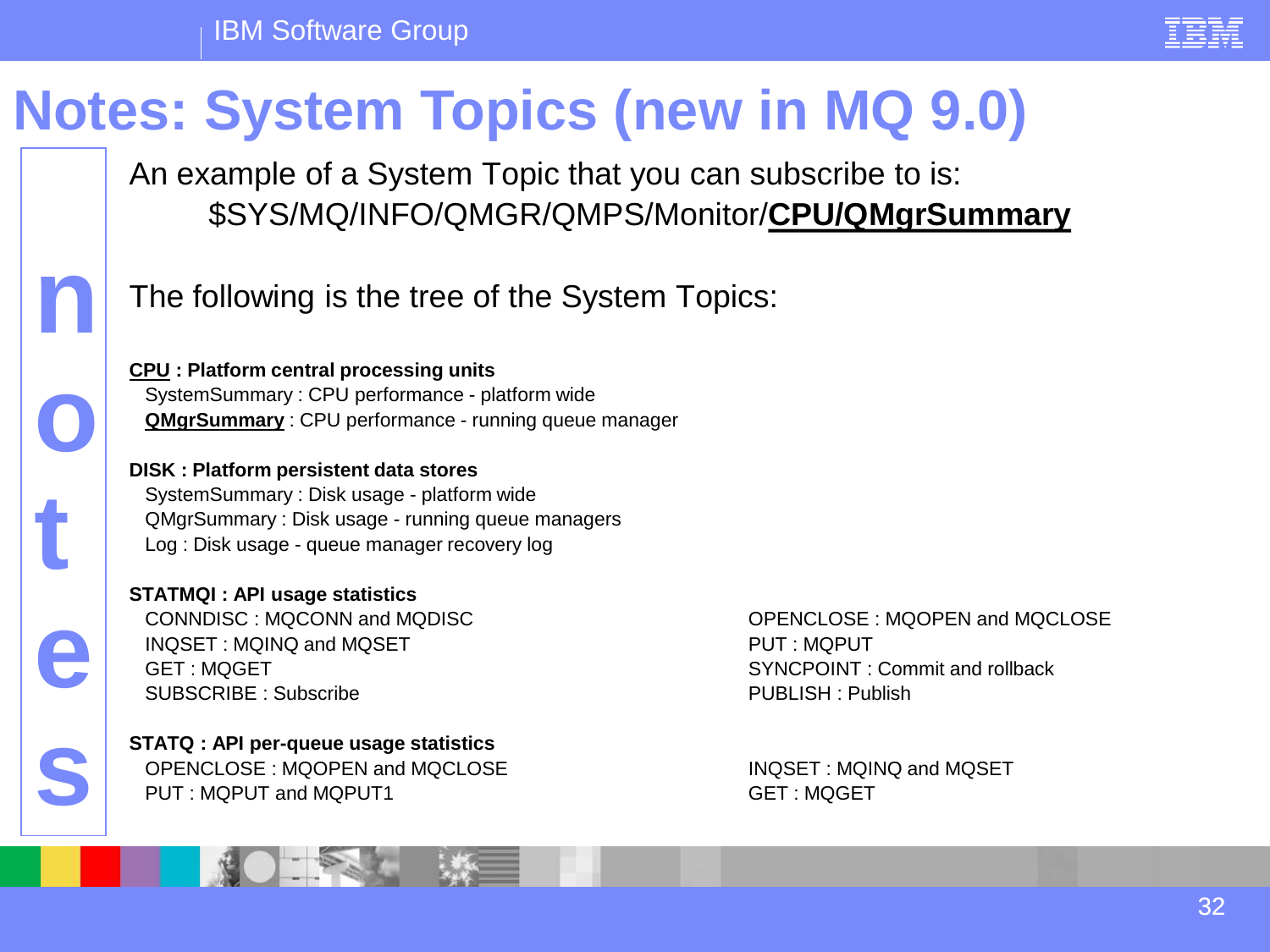

# System Topics

The following pages are based on the following tutorial:

<http://www.ibm.com/support/docview.wss?uid=swg27049331> **Using MQ 9.0 system topics for resource monitoring and MQ 9.0.1 Console for showing charts**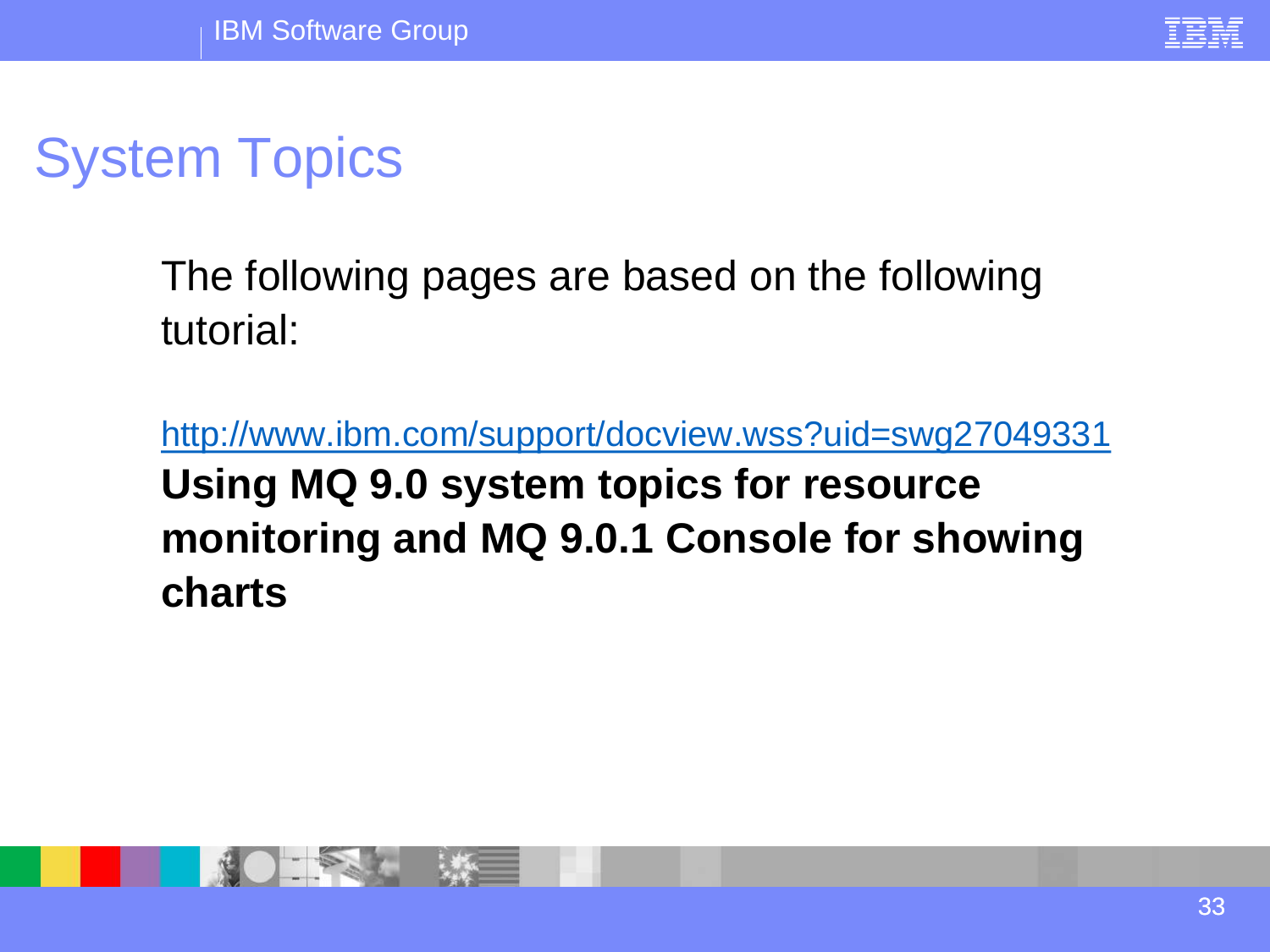### **Notes:**

**n**

**o**

**t**

**e**

**s**

To test the publishing of messages for the system topics:

- Local queue to received the messages: QSYS1 => to be used with subscriber SYS1 (CPUQMgrSummary)

- Subscription:

It receives the messages in the provided queue QSYS1 **define sub(SYS1) dest(QSYS1) destclas(provided) + topicstr('\$SYS/MQ/INFO/QMGR/QMPS/Monitor/CPU/QMgrSummary')**

Note: The subject of wildcards will be explained shortly. **You CANNOT use wildcards on the \$SYS topic tree!**

For example:

define sub(S3) dest(QS3) destclas(provided) topicstr('**\$SYS/MQ/INFO/QMGR/QMPS/Monitor/#**') AMQ8101E: IBM MQ error (A26) has occurred.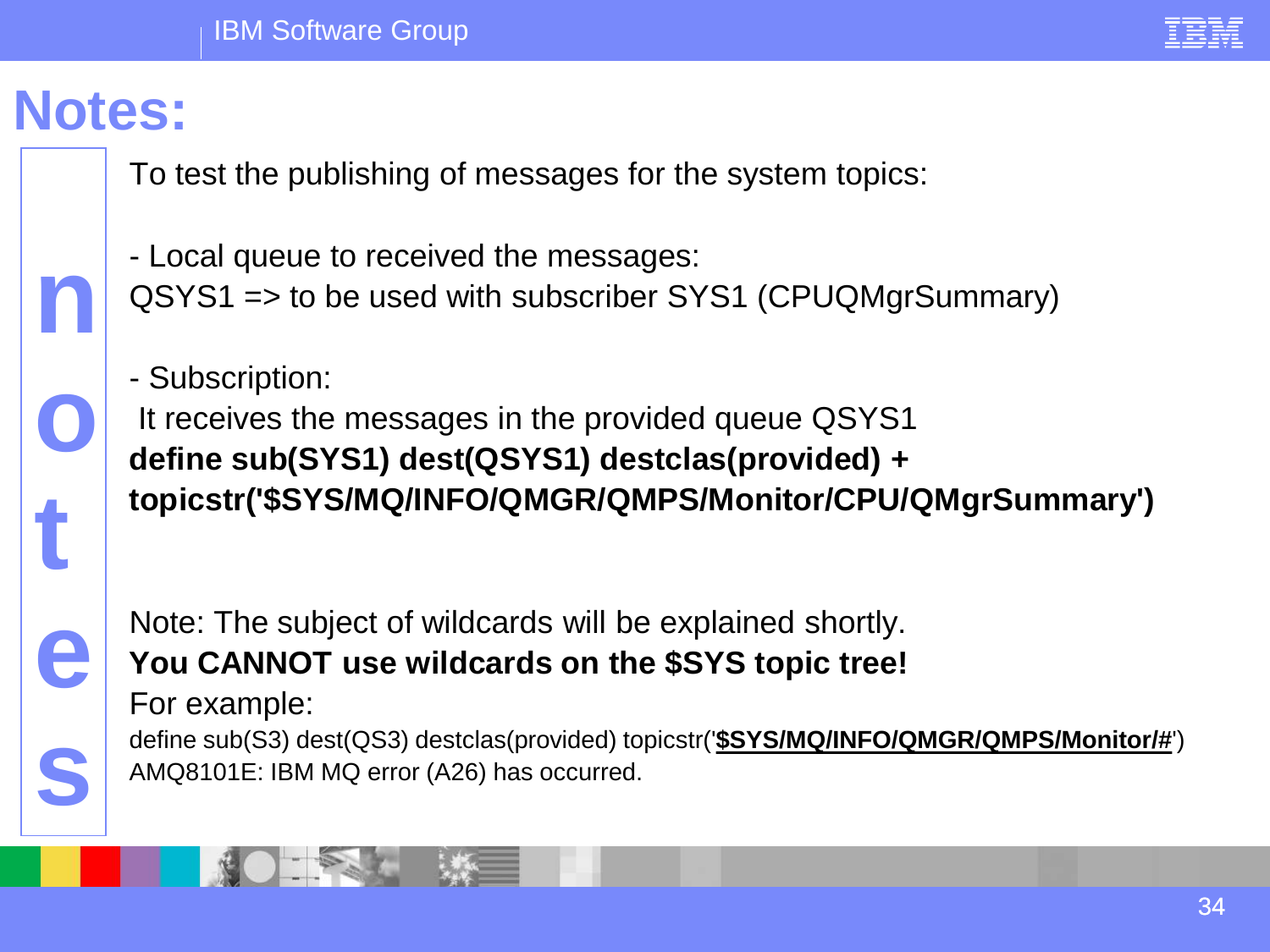### **Notes:**

**n**

**o**

**t**

**e**

**s**

The queue manager publishes updates to the System Topics every 10 seconds.

ATTENTION! You need to plan to consume the published messages, otherwise they could quickly fill up the provided queue!

After just more than a minute notice that there are 12 messages!

#### **Queues**

| Filter: Standard for Queues |        |                                  |
|-----------------------------|--------|----------------------------------|
| Queue name                  |        | Queue type   Current queue depth |
| <b>UU QUALLU INLU</b>       | LULai  |                                  |
| QSYS1                       | l ocal |                                  |
| nevet                       |        |                                  |

And after few more minutes notice the increase to 42:

| ∩cvcว | o col |  |
|-------|-------|--|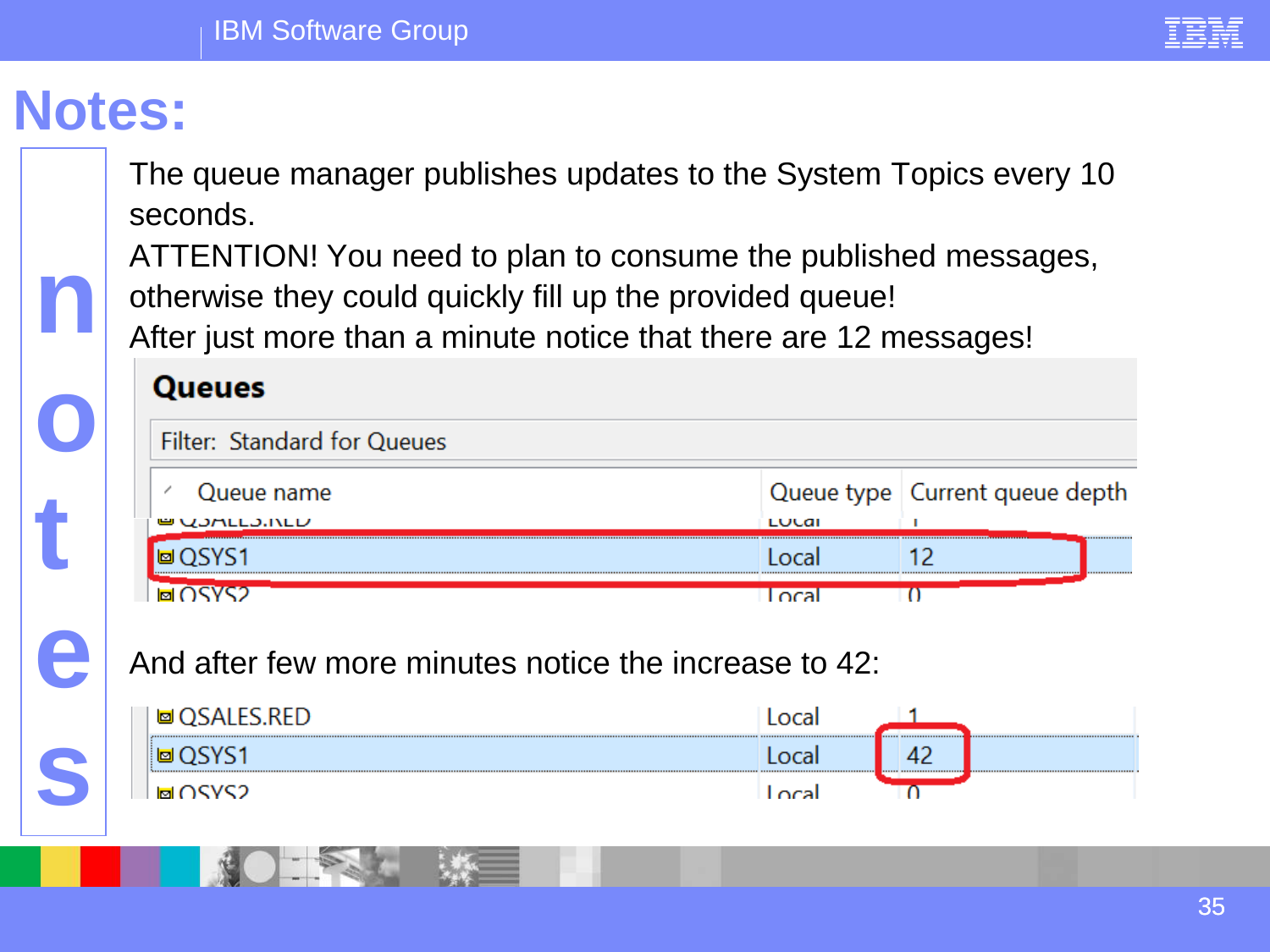### **Notes:**

**n**

**o**

**t**

**e**

**s**

What do the messages look like? Format **MQPCF**, put by the queue manager

| StrucId                      | : "MD"                    | л,                       | Version : 2    |         |      |                |                  |                                                     |
|------------------------------|---------------------------|--------------------------|----------------|---------|------|----------------|------------------|-----------------------------------------------------|
| Report                       | $\overline{0}$<br>$\cdot$ | MsgType : 8              |                |         |      |                |                  |                                                     |
| Expiry : $35934$             |                           | Feedback : 0             |                |         |      |                |                  |                                                     |
| Encoding: 546                |                           | CodedCharSetId: 437      |                |         |      |                |                  |                                                     |
| Format : 'MQPCF              |                           | τ.                       |                |         |      |                |                  |                                                     |
| Priority : 0 Persistence : 0 |                           |                          |                |         |      |                |                  |                                                     |
| MsqId :                      |                           |                          |                |         |      |                |                  | X'414D5120514D505320202020202020205D6EB4592380B37C' |
|                              |                           |                          |                |         |      |                |                  |                                                     |
| ** Origin Context            |                           |                          |                |         |      |                |                  |                                                     |
| PutApplType                  |                           | : '26'                   |                |         |      |                |                  |                                                     |
| PutApplName                  |                           | : 'QMPS                  |                |         |      |                | τ.               |                                                     |
| PutDate : '20170911'         |                           |                          |                | PutTime |      | : '14373710'   |                  |                                                     |
|                              |                           |                          |                |         |      |                |                  |                                                     |
| 00000000:                    |                           |                          |                |         |      |                |                  | 1500 0000 2400 0000 0300 0000 0000 0000 '\$'        |
| 00000010:                    | 0100                      | 0100<br>0000             | 0000 0000      |         |      |                |                  | 0000 0000 0000 ''                                   |
| 00000020:                    | 0700                      | 0000<br>0400             | 0000 4400      |         |      |                |                  | 0000 DF07 0000 'D'                                  |
| 00000030:                    |                           | 5203 0000 3000           |                |         |      |                |                  | 0000 514D 5053 2020 2020 'R0 QMPS<br>$\mathbf{I}$   |
| 00000040:                    | 2020                      | 2020<br>2020             | 2020 2020      |         | 2020 | 2020 2020      |                  | $\mathbf{r}$<br>Τ.                                  |
| 00000050:                    | 2020 2020                 |                          | 2020 2020 2020 |         |      |                | 2020 2020 2020 ' |                                                     |
| 00000060:                    | 2020 2020                 | 2020 2020                |                | 0300    | 0000 |                | 1000 0000        | $\blacksquare$                                      |
| 00000070:                    | 4703 0000                 |                          | 0000 0000 0300 |         |      |                |                  | 0000 1000 0000 'G'                                  |
| 00000080:                    | 4803 0000                 | 0100                     | 0000 1700      |         |      | 0000 1800 0000 |                  | $'$ H'                                              |
| 00000090:                    | 4D03 0000                 | 0100                     |                |         |      |                |                  | 0000 2AB0 9800 0000 0000 'M*. y'                    |
| 000000A0:                    | 0300                      | 0000<br>1000             | 0000 0000      |         |      |                |                  | 0000 0200 0000 ''                                   |
| 000000B0:                    | 0300                      | 0000<br>1000             | 0000           | 0100    | 0000 |                |                  | 0300 0000 ''                                        |
| 000000C0:                    |                           | 0300 0000 1000 0000 0200 |                |         |      |                |                  | 0000 9700 0000 ' ù'                                 |

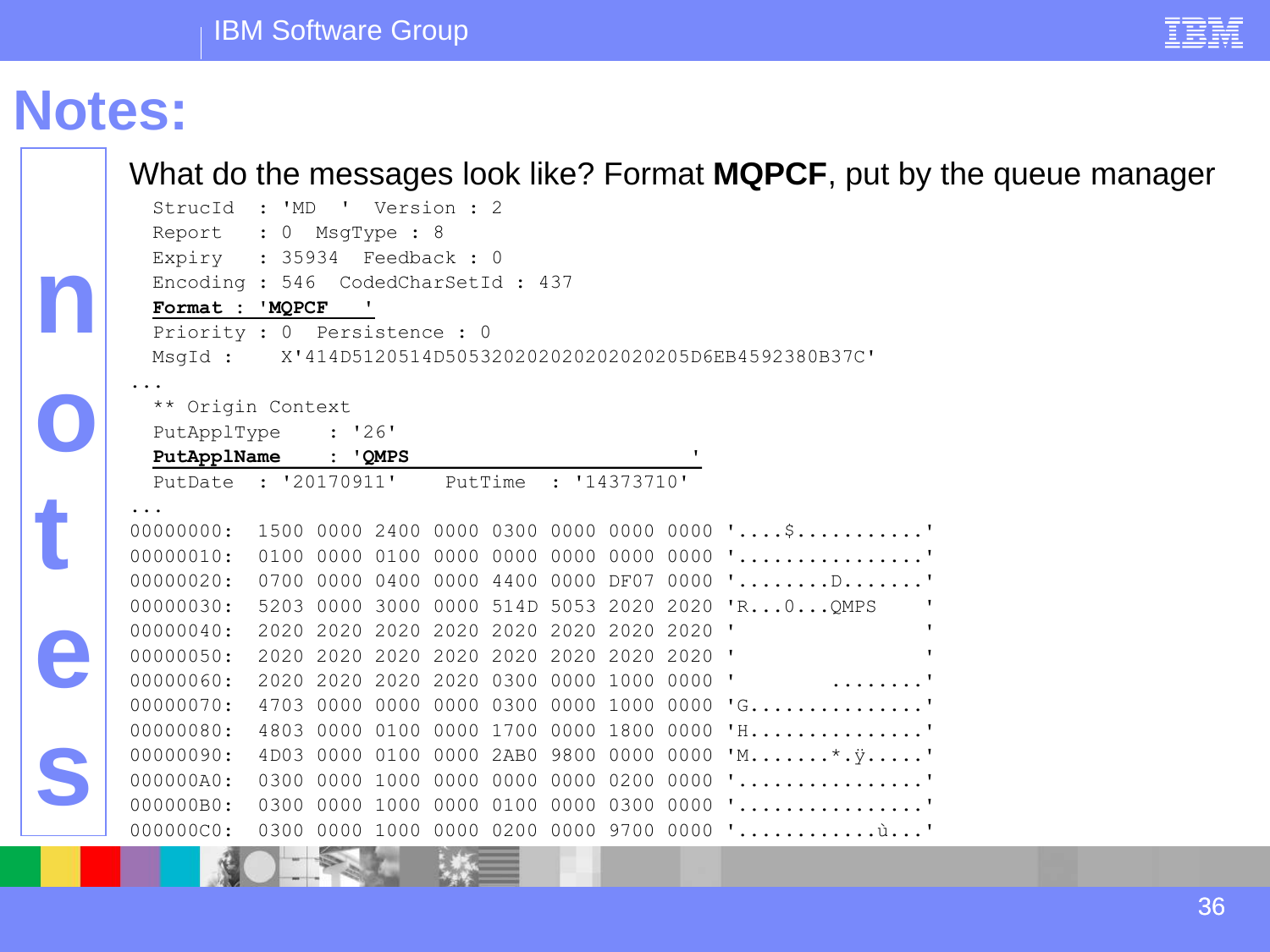

### **Notes: sample amqsrua**

Example of using the MQ sample that displays every 10 seconds the messages from system object that ends with: …/CPU/QmgrSummary



**e**

**s**

Notice that the sample shows the FIRST message very quickly! Why? Because this first message is a RETAINED publication and it is available immediately to the subscriber!

### \$ **amqsrua -n 10 -m QMPS -c CPU -t QMgrSummary**

Publication received PutDate:20170911 PutTime:14413570 Interval:8.468 seconds User CPU time - percentage estimate for queue manager 0.01% System CPU time - percentage estimate for queue manager 0.02% RAM total bytes - estimate for queue manager 151MB

Publication received PutDate:20170911 PutTime:14414570 Interval:10.004 seconds User CPU time - percentage estimate for queue manager 0.01% System CPU time - percentage estimate for queue manager 0.04% RAM total bytes - estimate for queue manager 151MB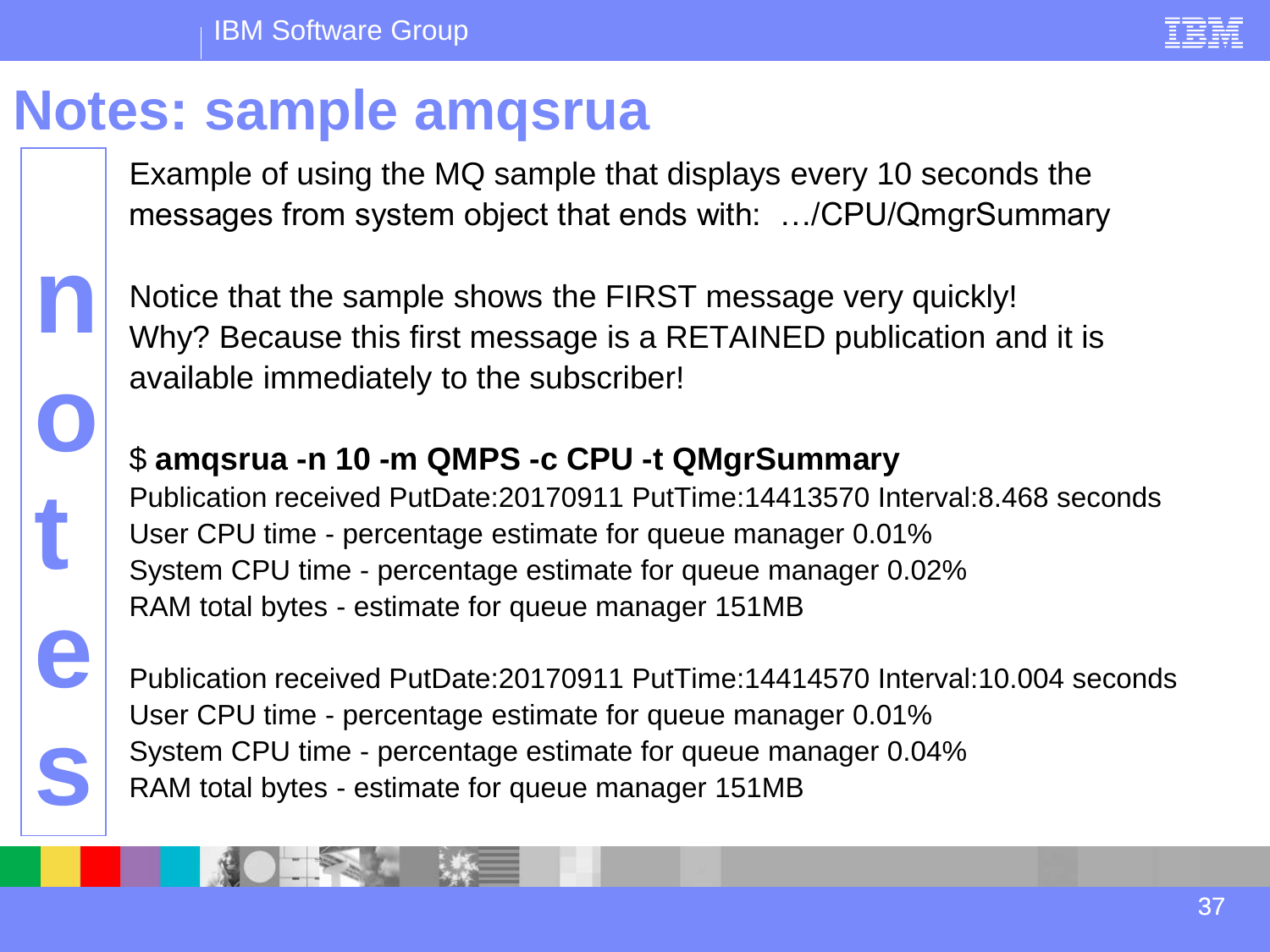# MQ Console (9.0.1)

MQ 9.0.1 introduced a new feature: the MQ Console. It is a web browser interface to administer MQ queue managers.

It can be used to show charts from System Topics!

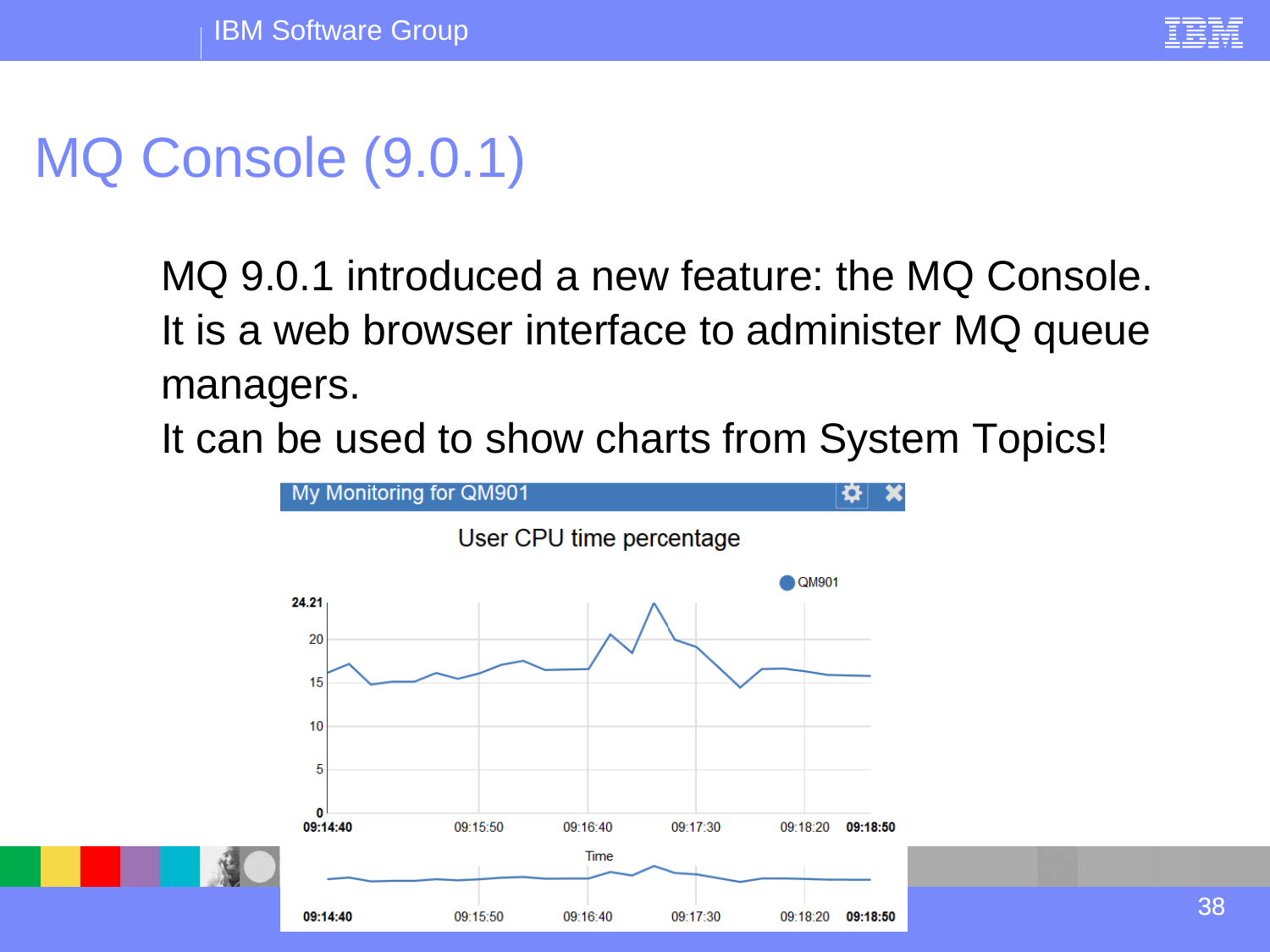

### Wildcards not supported in \$SYS/MQ

When I was planning the contents for this presentation, I was going to use the System Topics tree (\$SYS/MQ) to introduce the subject of: **Wildcards** 

Well, when I tried to create a subscriber with Wildcards under \$SYS/MQ I got an error message. I checked the online manual and it is working as designed!

**You cannot use a wildcard under \$SYS/MQ !!**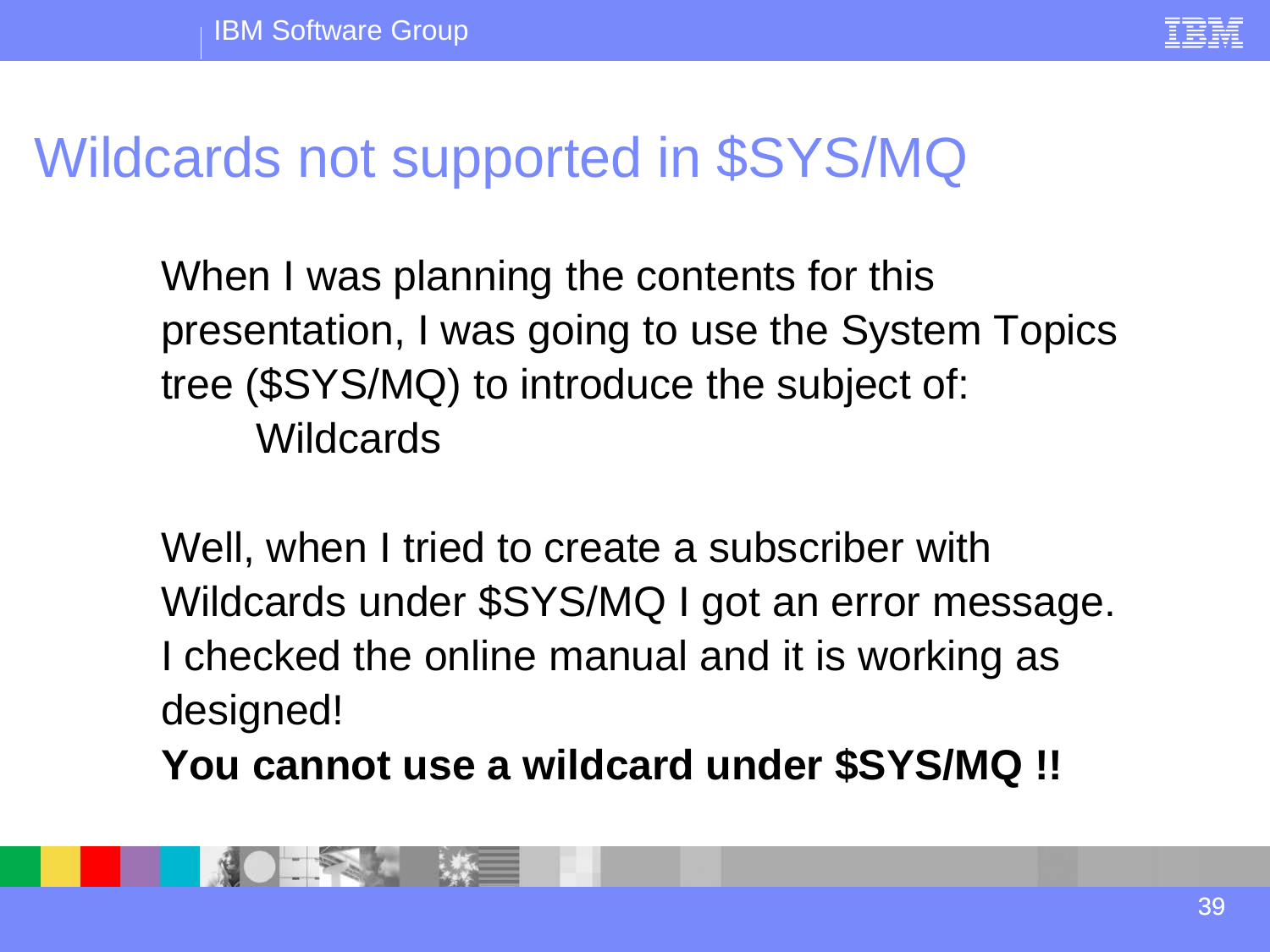

### **Wildcards**

### **Topic-based wildcards allow subscribers to subscribe to more than one topic at a time.** There are 2 types: **Multilevel Wildcard** => #

It is used to match any number of levels within a topic.

### **Single Level Wildcard => +**

It matches one, and only one, topic level.

For more information see: [https://www.ibm.com/support/knowledgecenter/SSFKSJ\\_9.0.0/com.ibm.mq.pro.doc/q005020\\_.htm](https://www.ibm.com/support/knowledgecenter/SSFKSJ_9.0.0/com.ibm.mq.pro.doc/q005020_.htm) IBM MQ > Technical overview > Publish/subscribe messaging > Publish/subscribe components > Topics > Topic strings > Wildcard schemes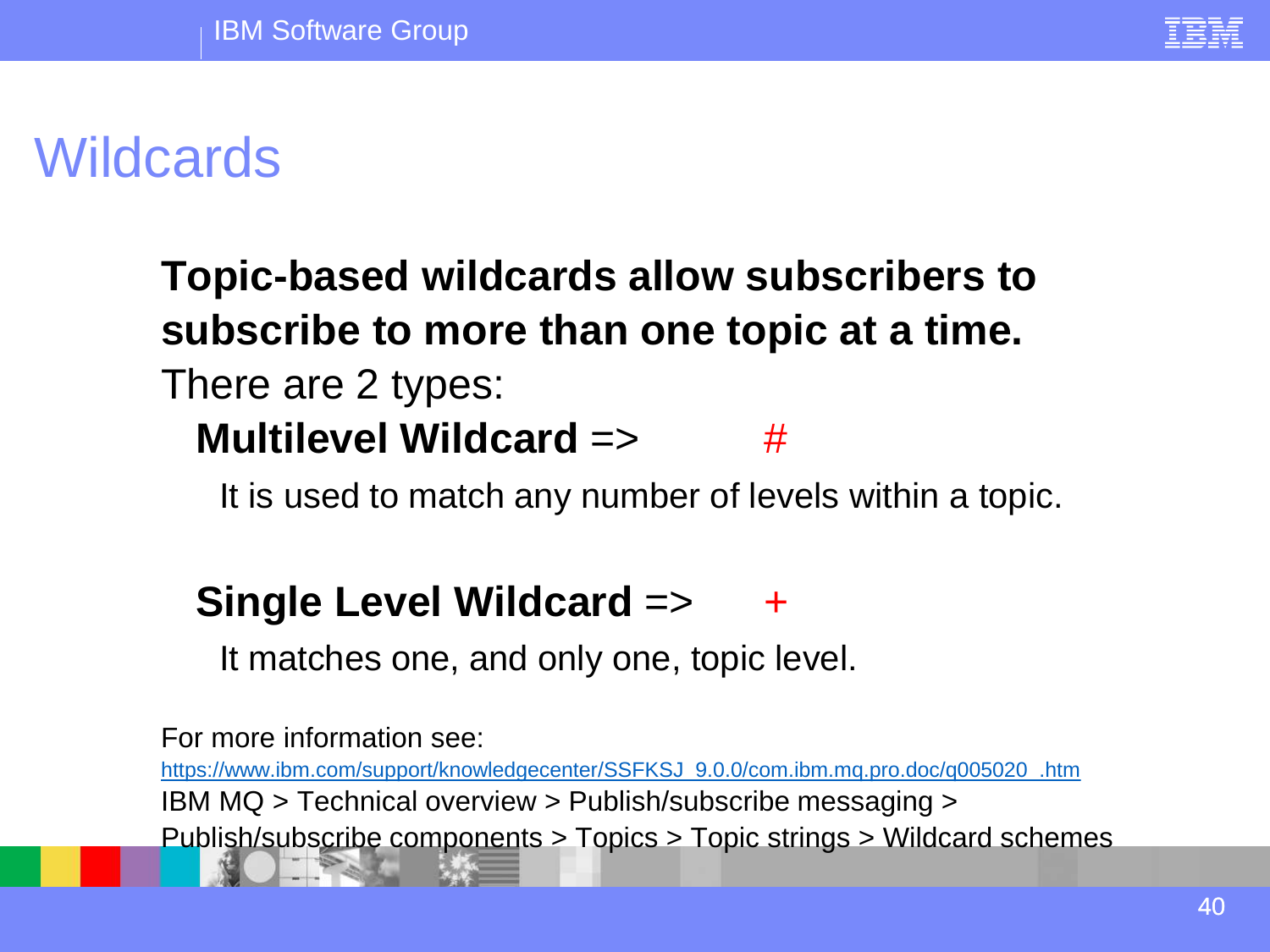

### Tree hierarchy of sales/country/state

Instead of the \$SYS/MQ tree, I am going to use the hierarchy used in previous presentations:

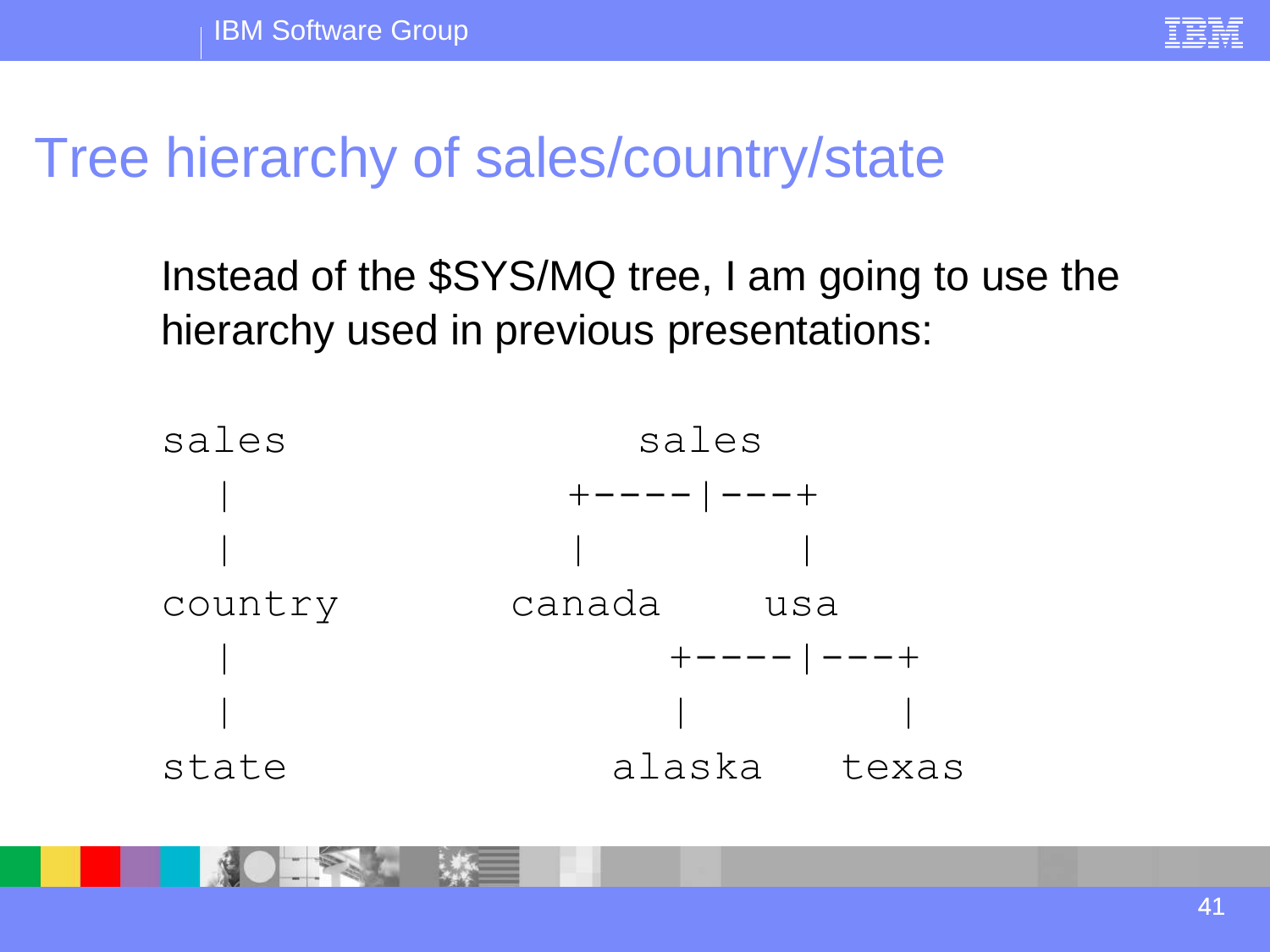

# **Notes: Topic-based wildcard scheme**

Based on our test hierarchy, the following test cases for a topic string will be done: sales

sales/canada

sales/usa

**n**

**s**

sales/usa/alaska

sales/usa/texas

The following table shows what matches and what does not match a given subscriber that uses a wildcard:

|   | The following table shows what matches and what does not match a giv<br>wildcard: |                   |                 |                                                           |
|---|-----------------------------------------------------------------------------------|-------------------|-----------------|-----------------------------------------------------------|
|   | $(subscripter ->)$<br>(Topic string)                                              | Multiple<br>Level | Single<br>Level | Multiple<br>Level<br>$sales/\ddagger$ sales/+ sales/usa/# |
|   | sales                                                                             | yes               |                 |                                                           |
|   | sales/canada                                                                      | yes               | yes             |                                                           |
| E | sales/usa                                                                         | yes               | yes             | yes                                                       |
|   | sales/usa/alaska                                                                  | yes               |                 | yes                                                       |
|   | sales/usa/texas                                                                   | yes               |                 | yes                                                       |
|   | (messages received)                                                               | 5                 |                 | 3                                                         |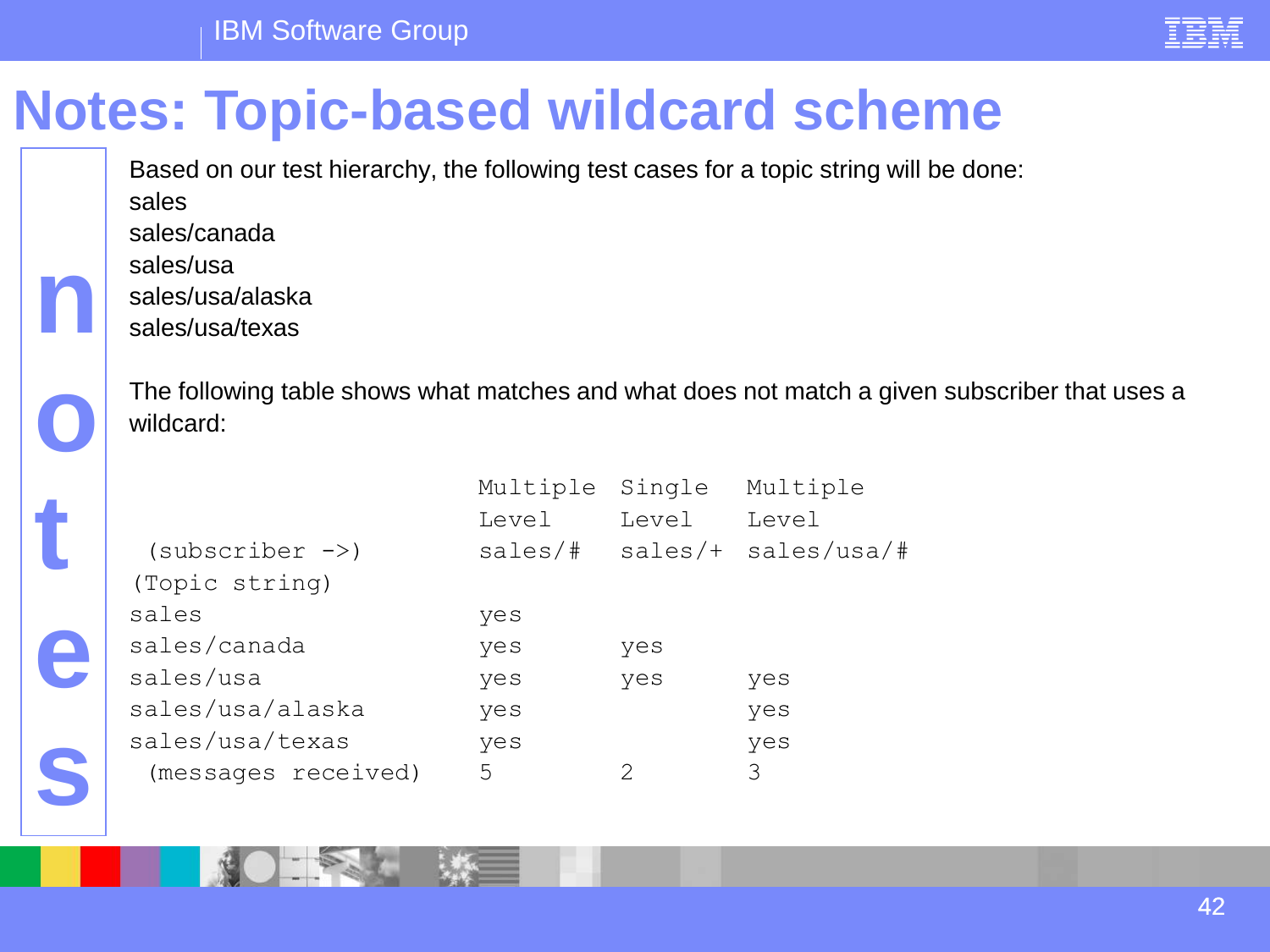

We will use 3 subscribers to represent each of the examples from the previous page. Each subscriber will use a provided queue which has a corresponding name.

#### **MultiLevel Wildcard:**

define sub(**SALES.MLW**) dest(Q.SALES.MLW) destclas(provided) + topicstr(**'sales/#**')

#### **MultiLevel Wildcard:**

define sub(**SALES.USA.MLW**) dest(Q.SALES.USA.MLW) destclas(provided) + topicstr(**'sales/usa/#')**

#### **Single Level Wildcard:**

define sub(**SALES.SLW**) dest(Q.SALES.SLW) destclas(provided) + topicstr(**'sales/+**')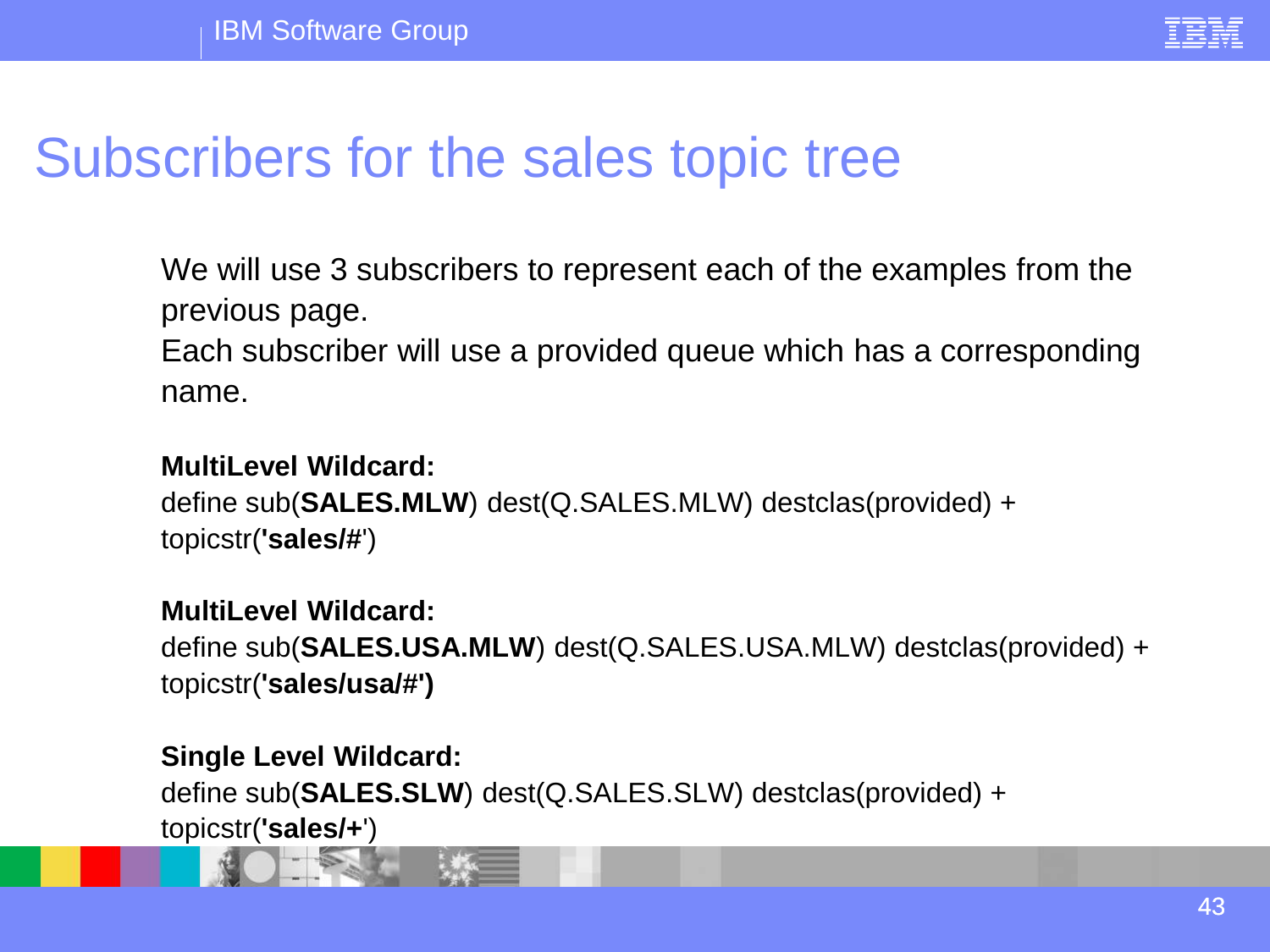

Use MQ Explorer or amqspub to publish 1 message for each of the test topic strings.

| Test 1: sales |                             |         |           |       |                                  |  |  |
|---------------|-----------------------------|---------|-----------|-------|----------------------------------|--|--|
|               |                             | sales/# | $sales/+$ |       | sales/usa/#                      |  |  |
|               | sales                       | yes     |           |       |                                  |  |  |
| <b>Queues</b> |                             |         |           |       |                                  |  |  |
|               | Filter: Standard for Queues |         |           |       |                                  |  |  |
|               | Queue name                  |         |           |       | Queue type   Current queue depth |  |  |
|               | LO.SALES.MLW                |         |           | Local |                                  |  |  |
|               | <b>■ Q.SALES.SLW</b>        |         |           | Local | 0                                |  |  |
|               | <b>© Q.SALES.USA.MLW</b>    |         |           | Local | $\overline{0}$                   |  |  |
|               |                             |         |           |       |                                  |  |  |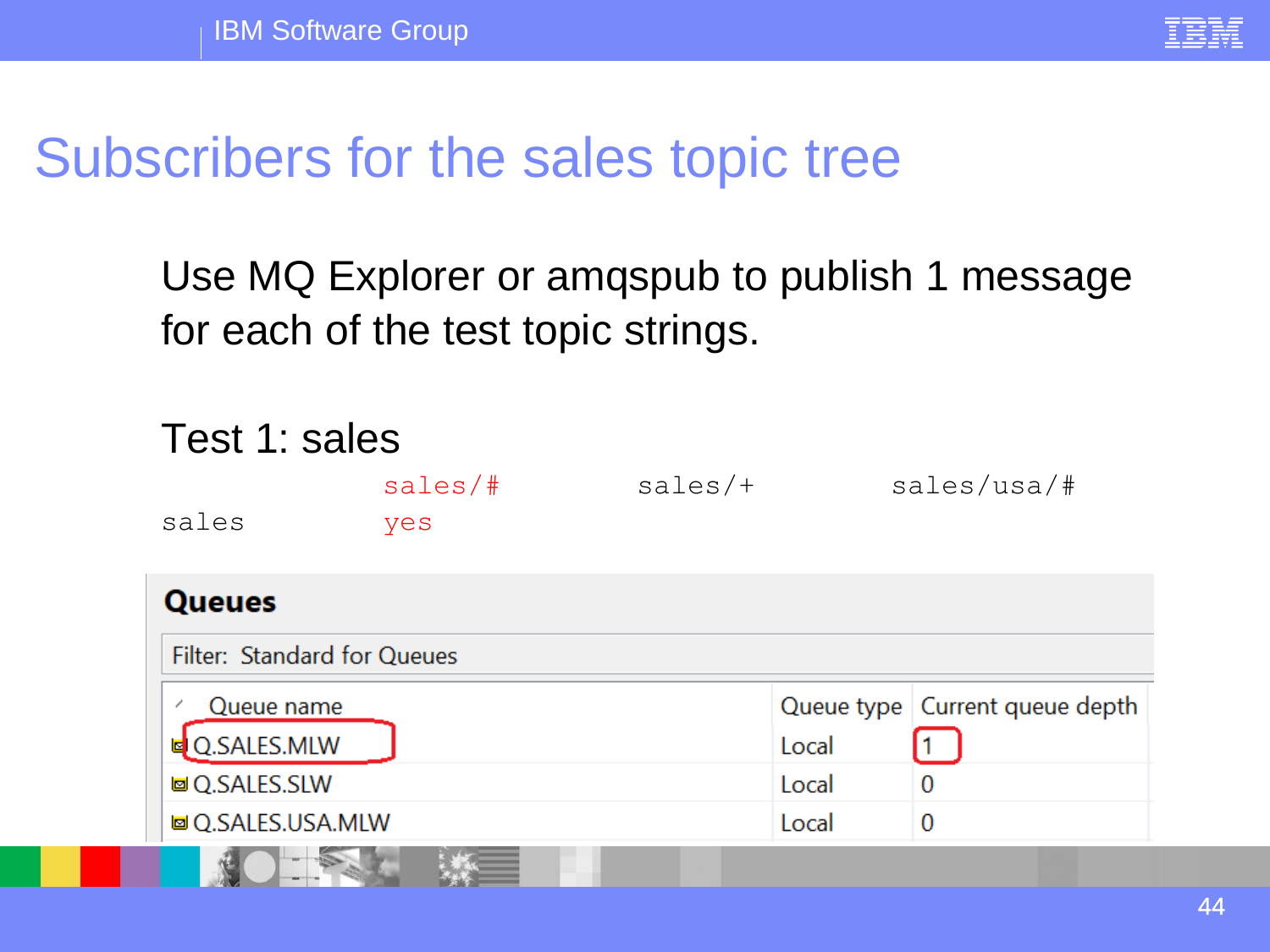

### Test 2: sales/canada

|                          | sales/# | $sales/+$ |                   | sales/usa/# |
|--------------------------|---------|-----------|-------------------|-------------|
| sales/canada yes         |         | yes       |                   |             |
| <b>QUEUE HOLLIE</b>      |         |           | <b>Queue</b> type | <b>Curr</b> |
| <b>MD</b> Q.SALES.MLW    |         |           | Local             |             |
| Q.SALES.SLW              |         |           | Local             |             |
| <b>© Q.SALES.USA.MLW</b> |         |           | Local             |             |

### Test 3: sales/usa

| sales/# | $sales/+$                            |     | sales/usa/# |
|---------|--------------------------------------|-----|-------------|
| ves     | yes<br>yes<br>. .                    |     |             |
|         |                                      |     |             |
|         |                                      | oca |             |
|         |                                      |     |             |
|         | <b>© Q.SALES.SLW</b><br>ALES.USA.MLW |     |             |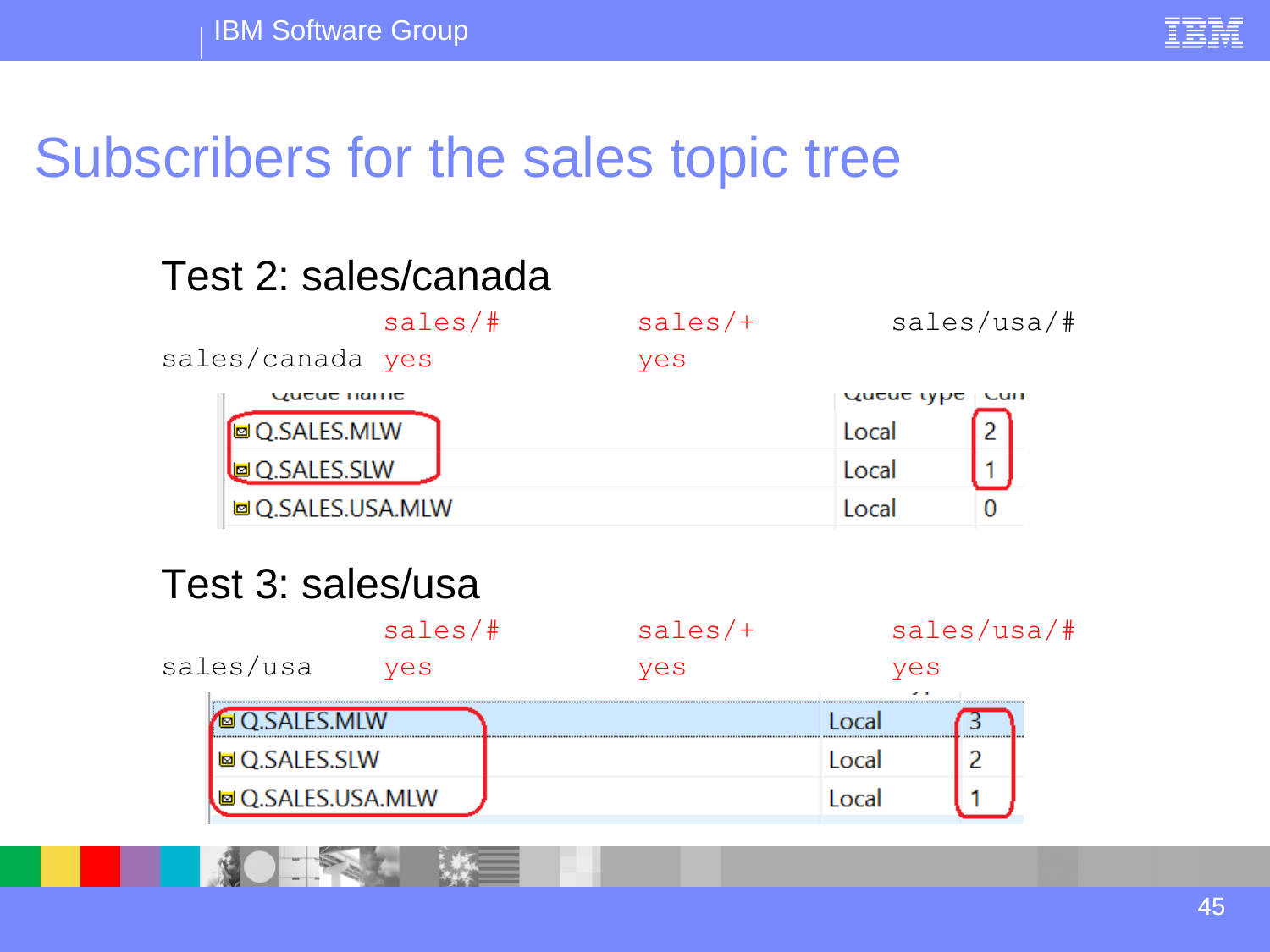

### Test 4: sales/usa/alaska

|                      | sales/# | sales/+         |       | sales/usa/# |  |
|----------------------|---------|-----------------|-------|-------------|--|
| sales/usa/alaska     | yes     |                 | yes   |             |  |
|                      |         |                 |       |             |  |
|                      |         |                 | Local |             |  |
| <b>© Q.SALES.SLW</b> |         |                 | Local |             |  |
|                      |         |                 | Local |             |  |
|                      |         | 2.SALES.USA.MLW |       |             |  |

### Test 5: sales/usa/texas

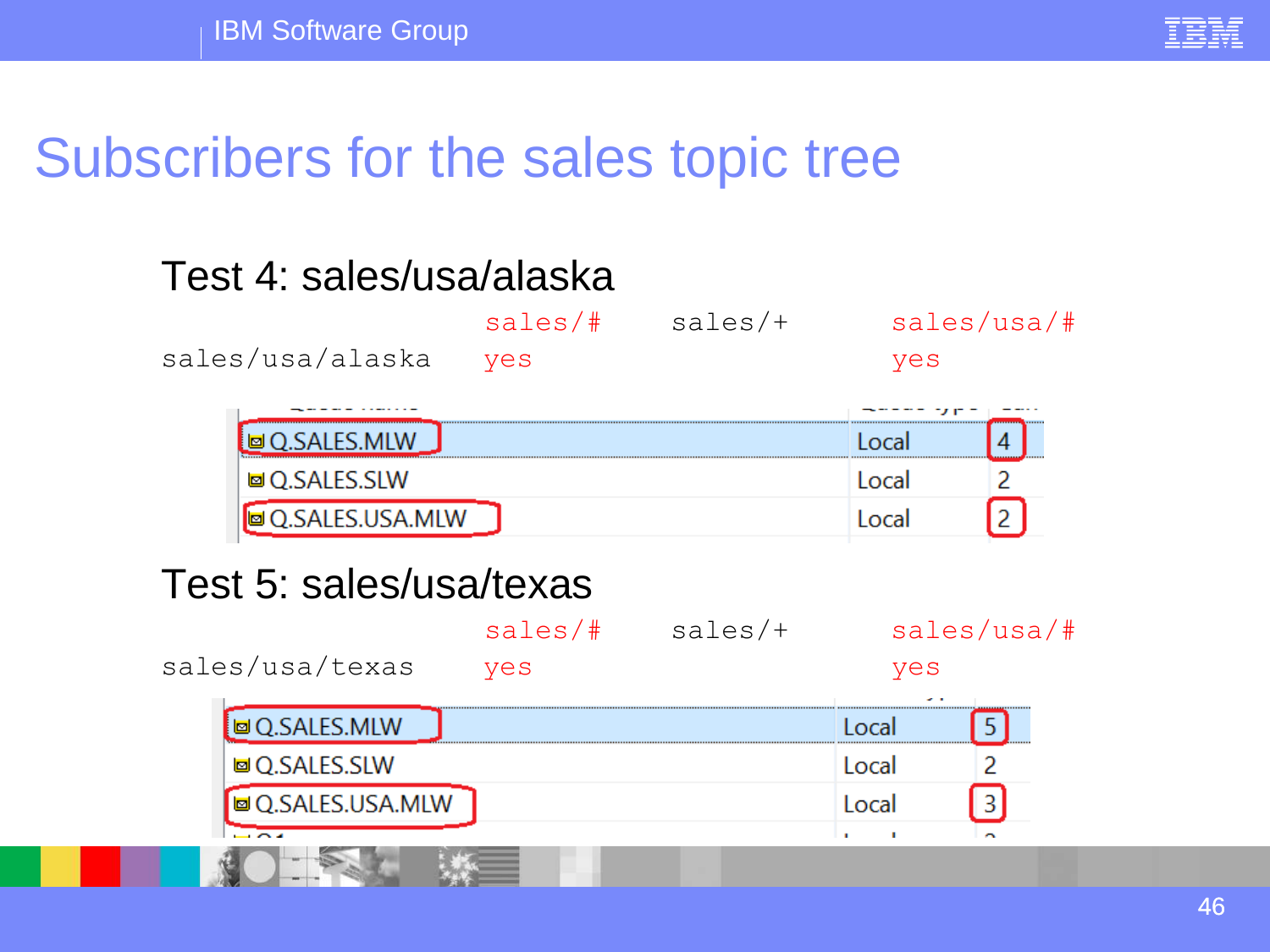

# Examples of using wildcard # in runmqsc

In runmqsc you can use the topic wildcards. Some examples are:

1) Page 24 in this presentation: DISPLAY TPSTATUS('#') TYPE(TOPIC) WHERE(RETAINED EQ YES)

2) The runmqras uses it when specifying "-section defs":

(cd to directly where the files from runmqras were unzipped) \$ cd defs  $\text{\$}$  grep #  $\text{\text{*}}$ runmqsc\_TPSTATUS\_PUB\_QMPS.stdout: 1 : DIS TPSTATUS('#') TYPE(PUB) ALL runmqsc\_TPSTATUS\_SUB\_QMPS.stdout: 1 : DIS TPSTATUS('#') TYPE(SUB) ALL runmqsc\_TPSTATUS\_TOPIC\_QMPS.stdout: 1 : DIS TPSTATUS('#') TYPE(TOPIC) ALL